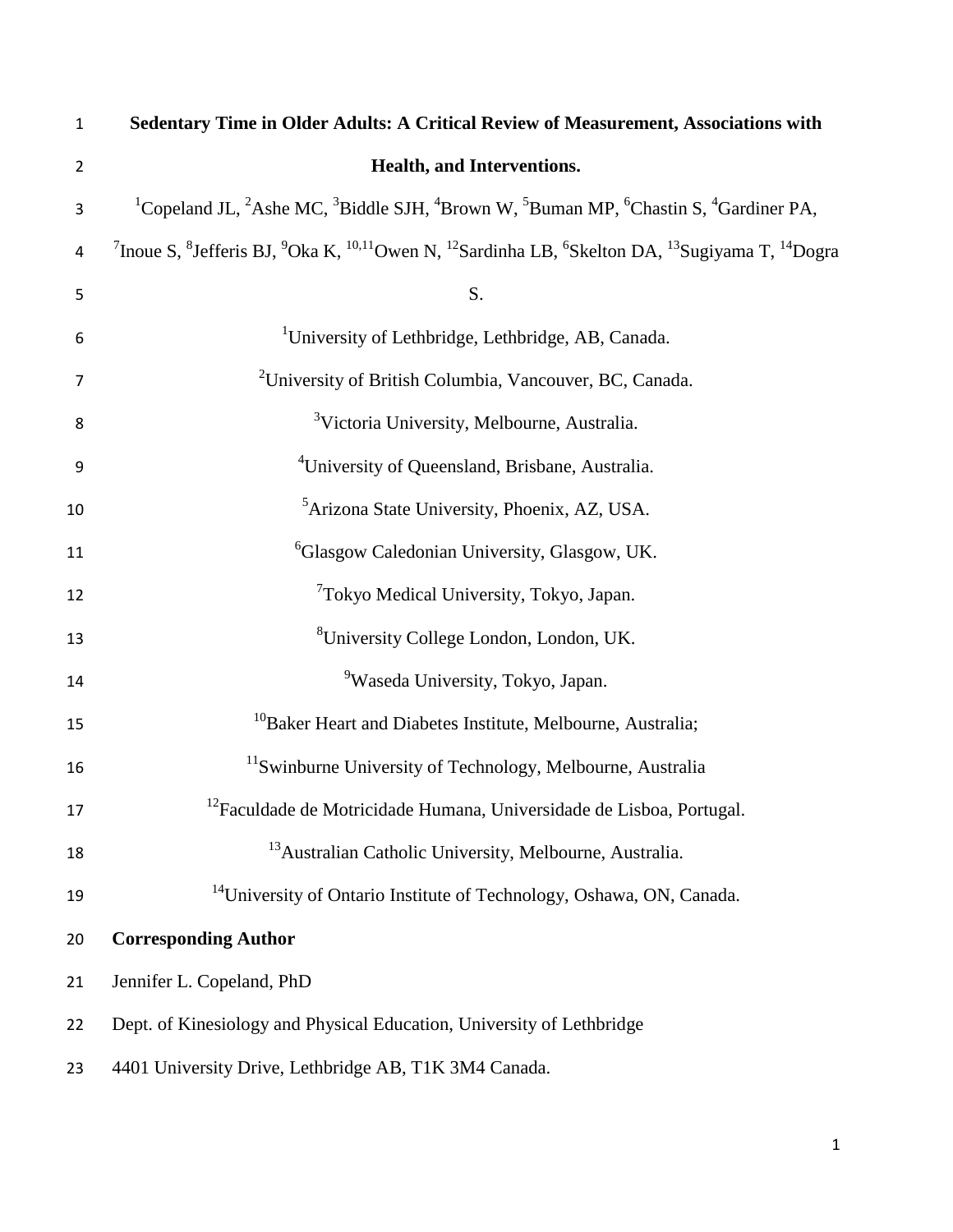Email: [jennifer.copeland@uleth.ca](mailto:jennifer.copeland@uleth.ca) Phone: (403)317-2804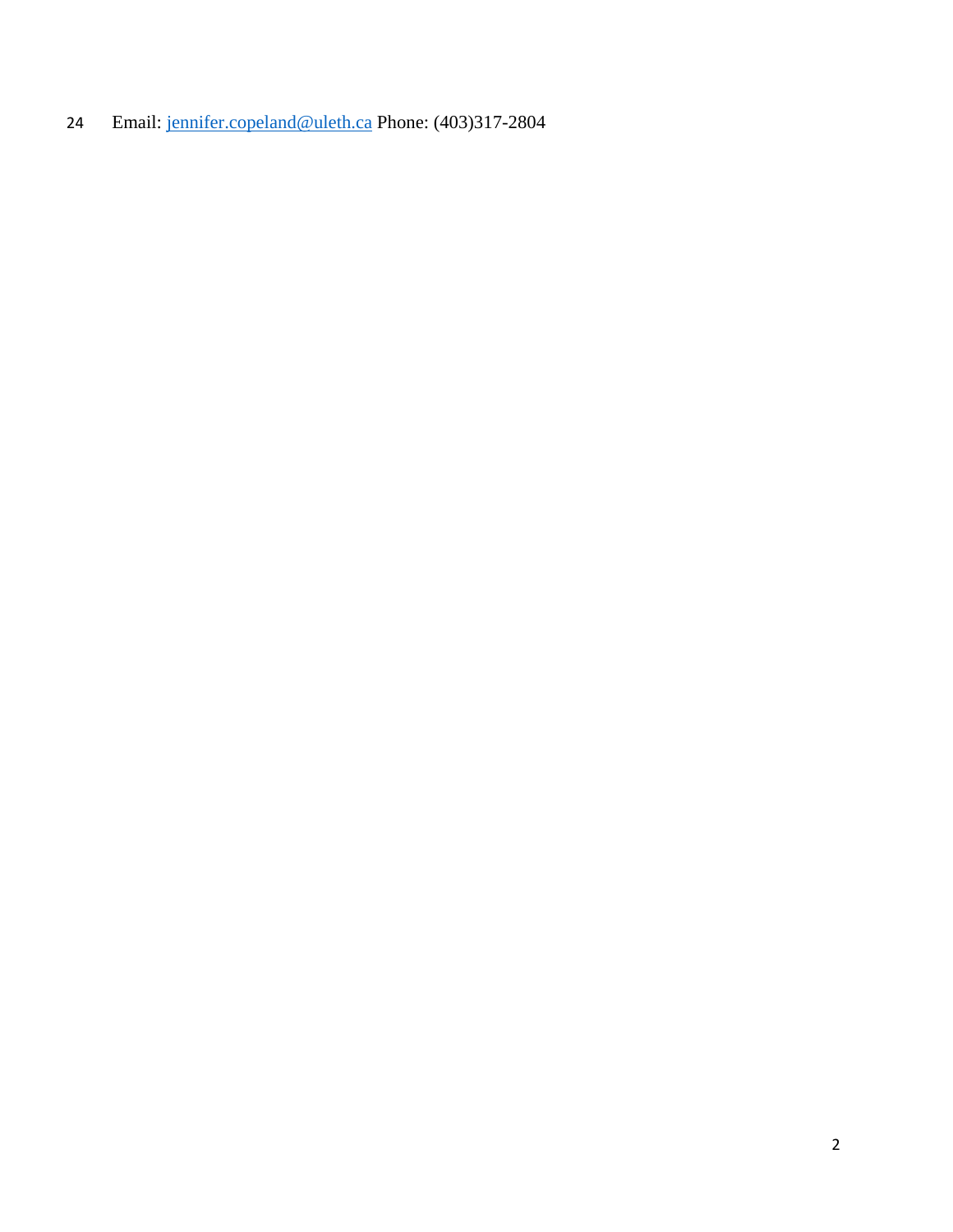## *What is already known?*

| 26 | - Sedentary time is associated with an increased risk of mortality and cardiometabolic |
|----|----------------------------------------------------------------------------------------|
| 27 | disease in older adults.                                                               |

*What are the new findings?*

| 29 | - Self-report tools underestimate total sedentary time in older adults, but they provide |
|----|------------------------------------------------------------------------------------------|
| 30 | context to the behaviour.                                                                |

- There are specific associations of sedentary time with geriatric-relevant health outcomes
- such as physical function, cognitive function, mental health, and quality of life, but the
- relevant evidence base is modest and derived primarily from cross-sectional data.
- Some cognitively engaging sedentary behaviours reading, using the internet, socializing – may benefit geriatric-relevant health outcomes.
- 36 Interventions that target reducing sedentary time in healthy, community-dwelling older
- adults appear to be feasible, but few have appropriately assessed the impact on geriatric-
- relevant health outcomes.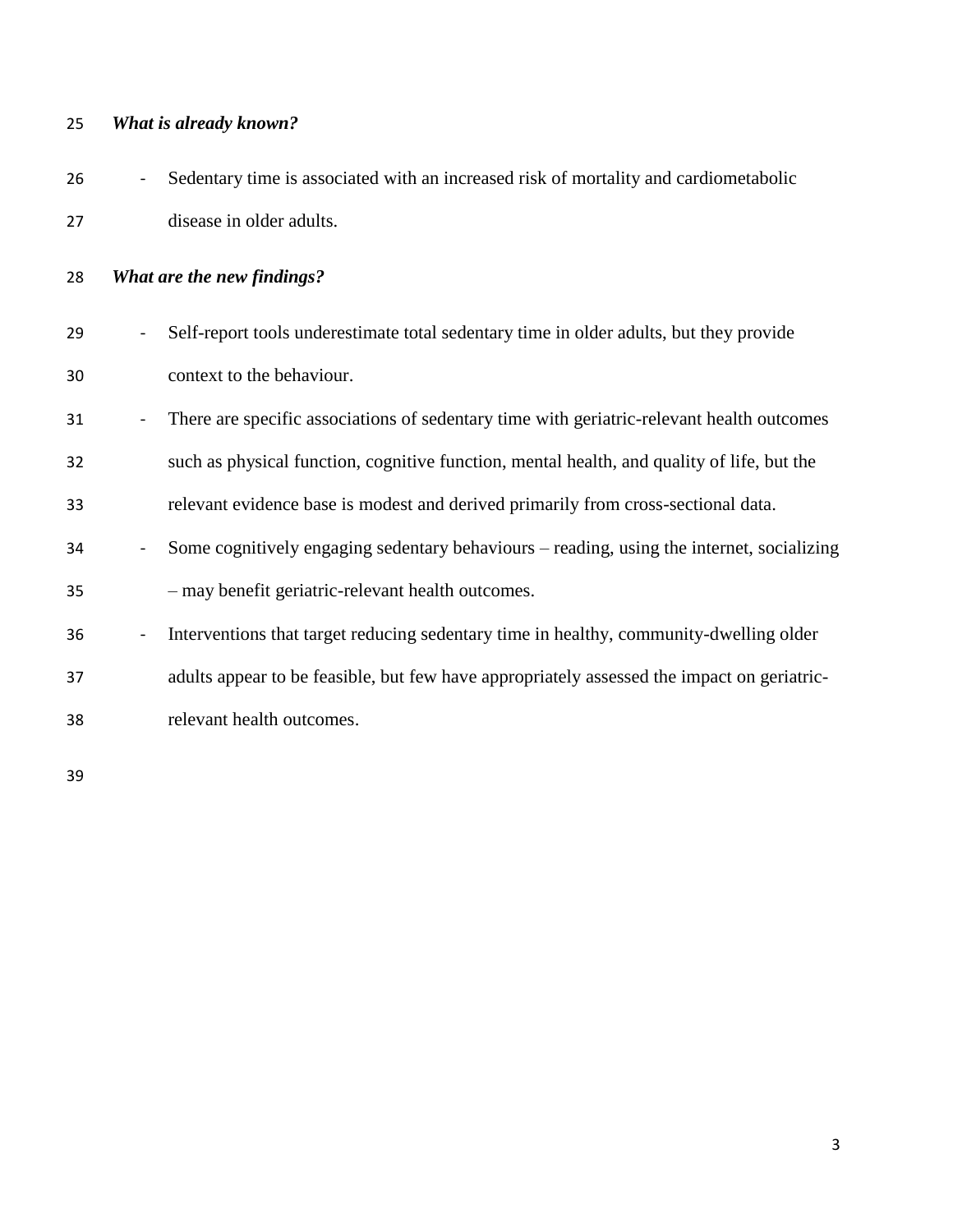#### **ABSTRACT**

 Sedentary time (ST) is an important risk factor for a variety of health outcomes in older adults. Consensus is needed on future research directions so that collaborative and timely efforts can be made globally to address this modifiable risk factor. In this review we examined current literature to identify gaps and inform future research priorities on ST and healthy ageing. We reviewed three primary topics: (1) the validity/reliability of self-report measurement tools, (2) the consequences of prolonged ST on geriatric-relevant health outcomes (physical function, cognitive function, mental health, incontinence, and quality of life), and (3) the effectiveness of interventions to reduce ST in older adults. Methods: A trained librarian created a search strategy that was peer-reviewed for completeness. Results: Self-report assessment of the context and type of ST is important but the tools tend to underestimate total ST. There appears to be an association between ST and geriatric-relevant health outcomes, although there is insufficient longitudinal evidence to determine a dose- response relationship or a threshold for clinically relevant risk. The type of ST may also affect health; some cognitively engaging sedentary behaviours appear to benefit health, while time spent in more passive activities may be detrimental. Short-term feasibility studies of individual- level ST interventions have been conducted; however, few studies have appropriately assessed the impact of these interventions on geriatric-relevant health outcomes, nor have they addressed organization or environment level changes. Research is specifically needed to inform evidence-based interventions that help maintain functional autonomy among older adults.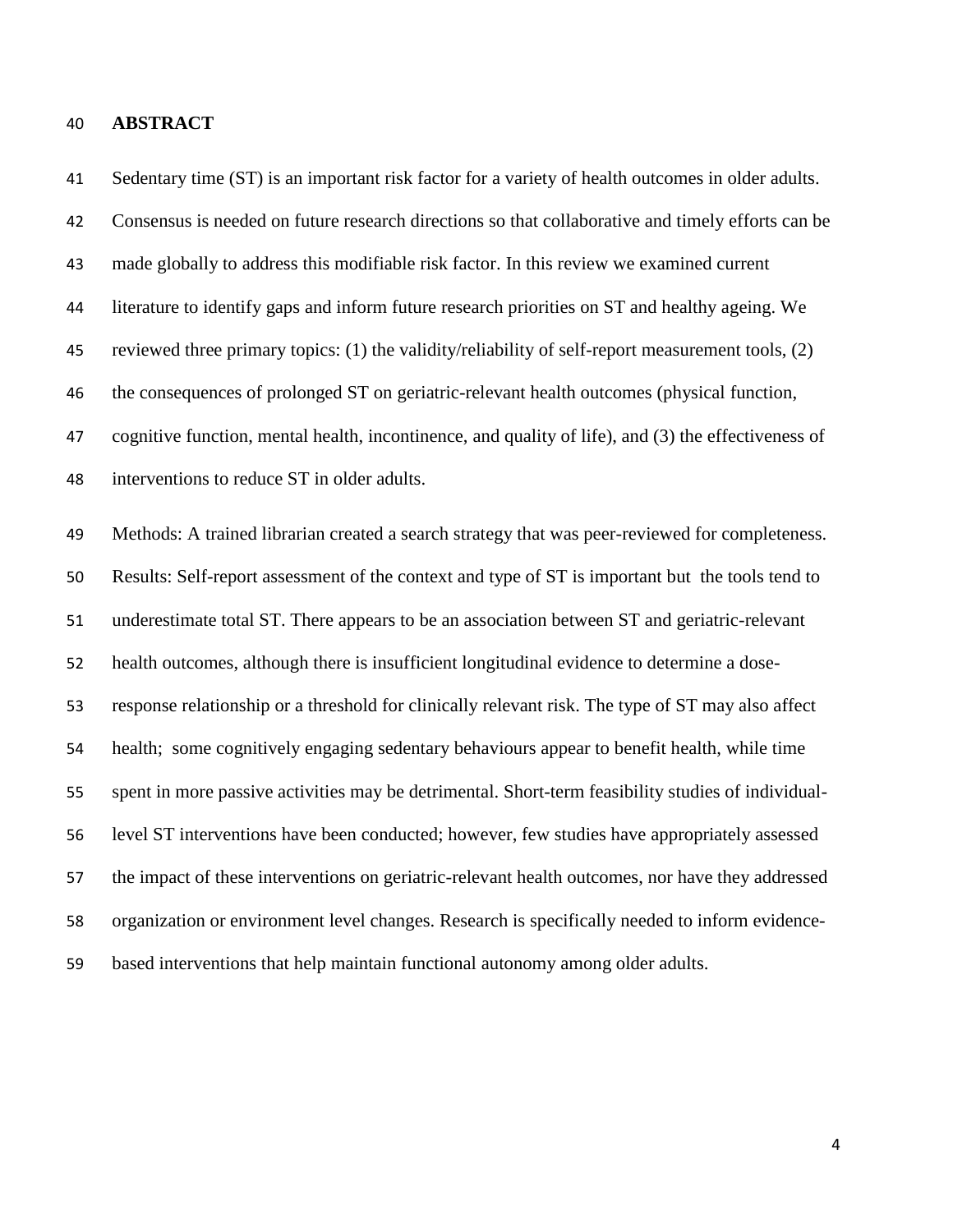#### **INTRODUCTION**

 Sedentary behaviour is defined as any waking behaviour in a seated or reclining posture, 62 with a low energy expenditure  $(\leq 1.5 \text{ METS})$ .(1) The time spent in these behaviours, that is, sedentary time (ST), has emerged as an important determinant of health in the last decade.(2) 64 Among older adults ST is high, with the majority accumulating 8 or more hours/day.  $(3, 4)$  A systematic review of studies from 10 countries found that older adults accumulate an average of 9.4 hours/day of ST.(5) Based on current evidence, older adults are the most sedentary of any other age group.(6, 7) While a considerable amount of research has been done to identify the determinants of ST among older adults,(8) more work is needed to understand the effect of ST on healthy ageing. We sought to develop an international consensus statement to summarize the current state of the evidence and guide future research in the area of ST and healthy ageing. As part of this process, a review of the literature was conducted to help inform the consensus statement.(9)

 Several longitudinal studies of older adults have demonstrated that all-cause mortality has a graded, inverse relationship with self-reported total ST and TV time.(10) Keadle et al.(11) found that older adults who watched 5 or more hours/day of TV had a 28% higher risk of mortality over 6.6 years than those who watched less than 3 hours/day. There is also a growing body of cross-sectional evidence that indicates an association between ST and cardiometabolic risk factors such as metabolic syndrome and obesity; these associations have been previously reviewed.(10) While these outcomes are important, the major categories of impairment in older adults are not cardiometabolic in nature.

 The term "geriatric syndromes" refers to multifactorial conditions that are common among older adults but do not fit clearly into specific categories of disease. These include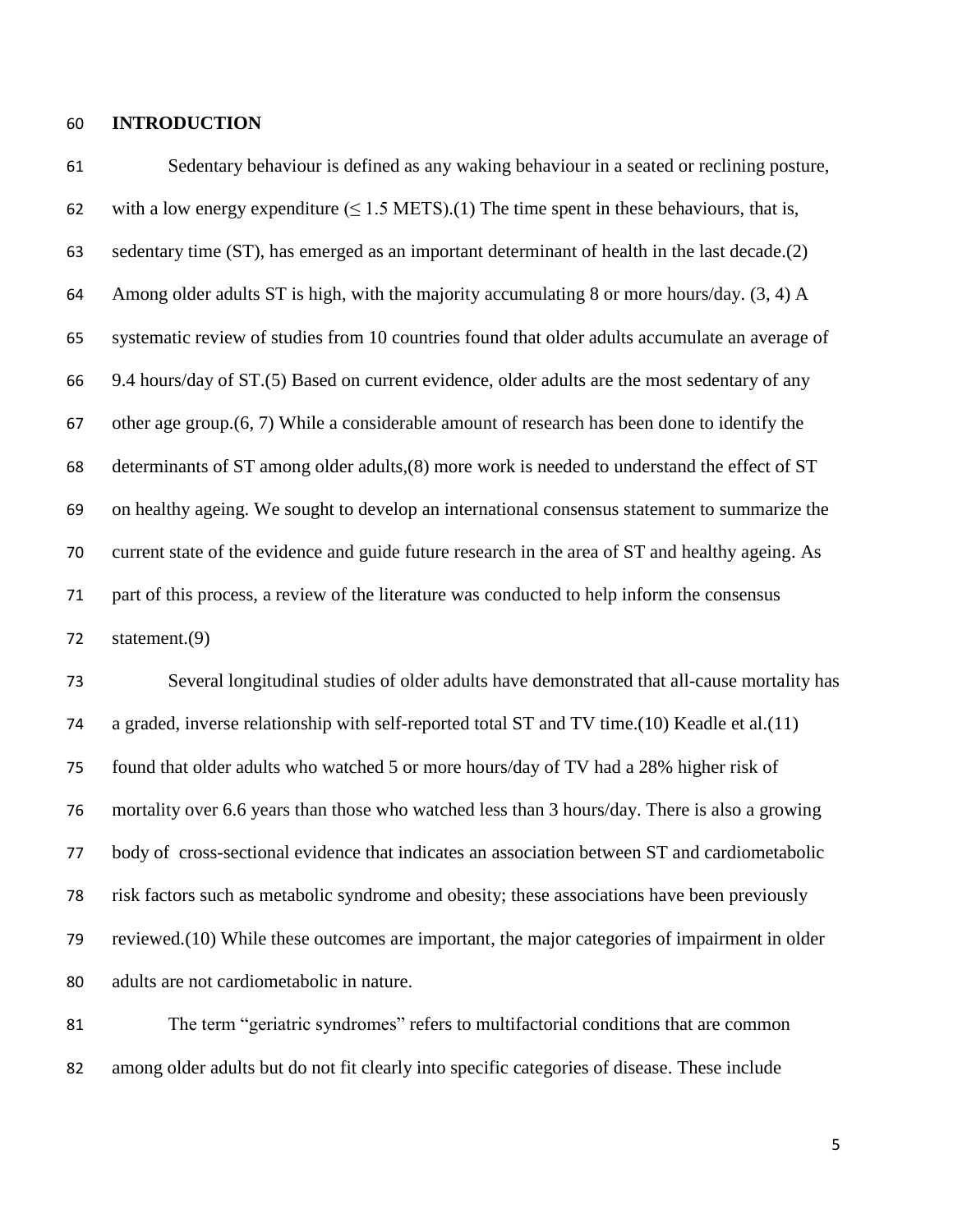| 83  | instability and falls (mobility impairment), frailty, cognitive impairment, dizziness, urinary   |
|-----|--------------------------------------------------------------------------------------------------|
| 84  | incontinence, and depressive symptoms. (12-15) These geriatric syndromes have a major impact     |
| 85  | on quality of life, independence, and longevity.(12, 13, 16) Bowling et al. (16) conducted a     |
| 86  | longitudinal examination of nondisease-specific geriatric syndromes including cognitive          |
| 87  | impairment, depressive symptoms, falls, and impaired mobility. They found a graded increase in   |
| 88  | hazard ratios for all-cause mortality with each additional condition that was present. (16)      |
| 89  | Recently, Koroukian et al. (14) examined the combinations of chronic conditions, functional      |
| 90  | limitations, and geriatric syndromes that predict poor health in older adults. Using a           |
| 91  | representative sample of more than 16,000 older adults, they showed that functional limitations  |
| 92  | and geriatric syndromes were stronger predictors of poor self-reported health and 2-year         |
| 93  | mortality than the presence of chronic conditions such as diabetes or heart disease. (14) Thus,  |
| 94  | these nondisease outcomes are just as relevant to an older population.                           |
| 95  | While the association of ST with mortality and chronic disease has been reviewed                 |
| 96  | elsewhere, (10) the association between ST and geriatric-relevant health outcomes is relatively  |
| 97  | unexplored. Furthermore, the evidence on ST interventions has not been previously reviewed.      |
| 98  | Thus, the goal of this review was to explore the consequences of prolonged ST on geriatric-      |
| 99  | relevant health outcomes and the effectiveness of interventions to reduce ST among older adults. |
| 100 | In this context, accurate measurement of ST is critical; thus, we also reviewed the evidence of  |
| 101 | the accuracy of self-report ST measures among older adults.                                      |
| 102 |                                                                                                  |
| 103 | <b>METHODS</b>                                                                                   |

 Although this is a narrative review, the literature was searched systematically. An experienced librarian created a search strategy that was reviewed for completeness and accuracy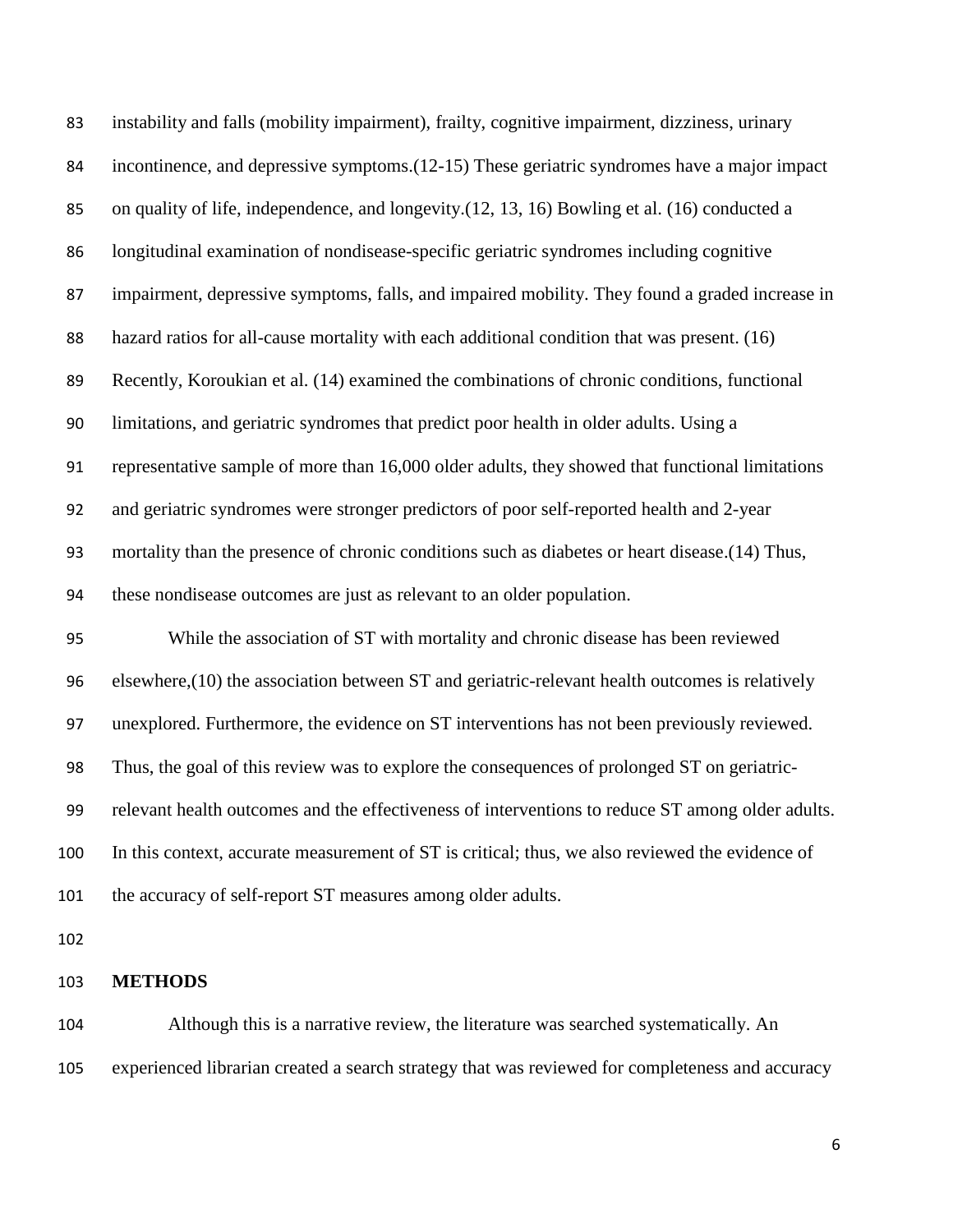by an independent librarian using Peer Review of Electronic Search Strategies. A search was 107 conducted in Sport Discus, CINAHL, Medline, Embase, and PsycINFO on November 9<sup>th</sup>, 2015 108 and the search was repeated on August  $27<sup>th</sup>$ , 2016. Studies were excluded if they were a conference proceeding, abstract, thesis, report, systematic review or qualitative study design. 110 Studies were included if the study population was  $\geq 60$  years which is consistent with previously published reviews in this area.(10, 17) The United Nations defines an older person as 60+ years of age.(18)

 A two-phase screening process was used. In phase I, titles and abstracts were screened and classified as relevant, possibly relevant or irrelevant. In phase II, full text articles of possibly relevant articles were reviewed to determine whether they were relevant or irrelevant. All screening was done by the first (JLC) and last author (SD). All relevant articles were organized according to the three areas: validity and reliability of self-report measures, geriatric-relevant health outcomes, and ST interventions. Within the geriatric- relevant health outcomes, articles were categorized into physical function, cognitive function, mental health, incontinence, quality of life/wellbeing, and sleep. We also investigated age, sex, and gender differences in the associations between ST and health in older adults.

 It is important to note that ST is distinct from physical inactivity, which refers to a lack of moderate to vigorous physical activity(1). Thus, studies were included if they specifically measured ST or participation in specific sedentary behaviours; they were excluded if they only assessed physical activity, even if they defined the lack of activity as "sedentary". Studies of short-term bed-rest were also excluded.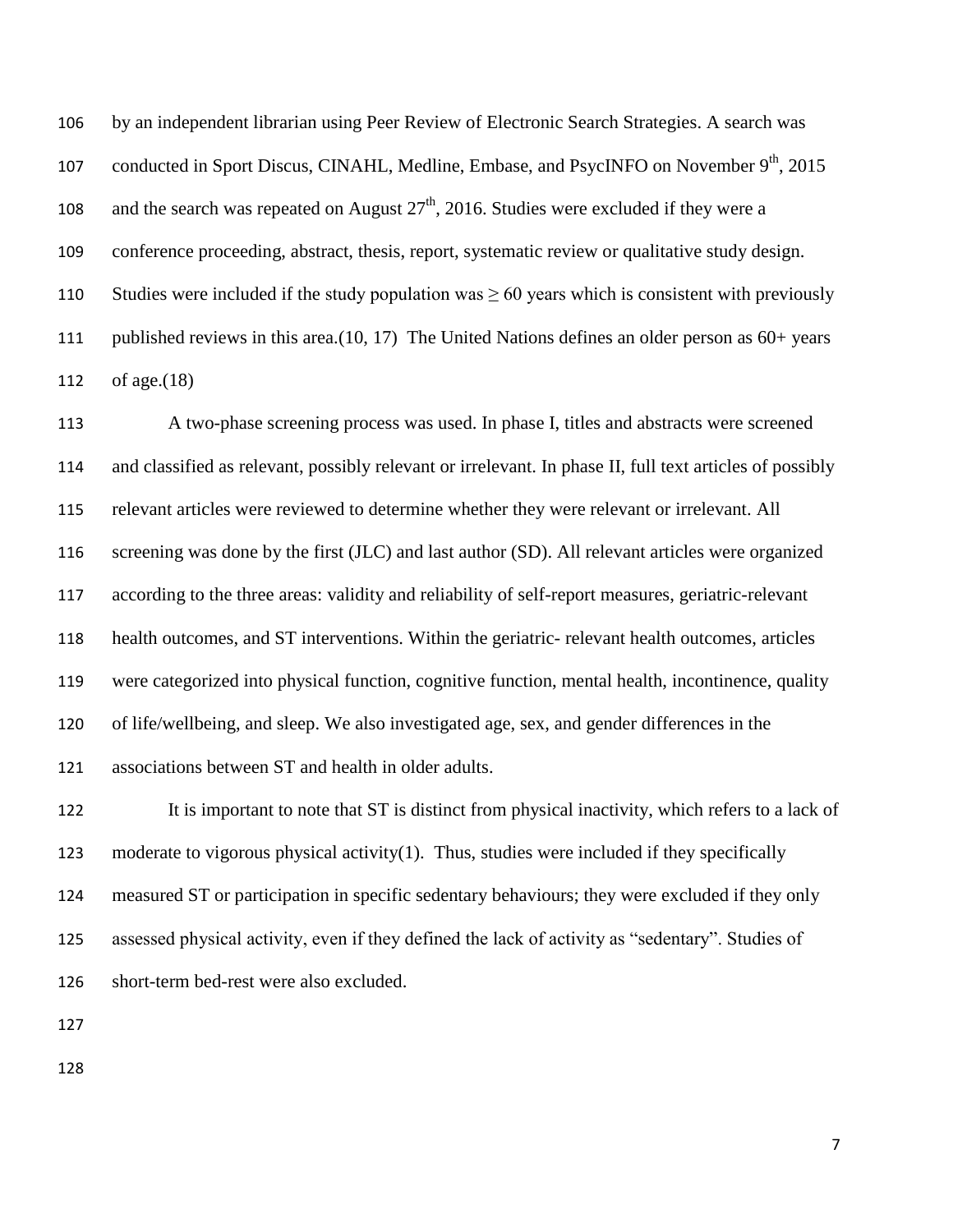#### **Validity and Reliability of Self-Report Measures of ST in Older Adults**

 To assess the effectiveness of interventions and the longitudinal associations between ST and health outcomes, valid measurement tools that are sensitive enough to capture changes in ST, and to measure ST duration and type accurately, are needed. While device-based measures of ST such as accelerometers or inclinometers have many advantages, such as being more objective and less prone to bias, self-report tools are more practical for population-based studies. Self-report is also valuable for providing context to the ST that is accumulated, and to identify specific sedentary behaviours. This is important as time spent in cognitively engaging sedentary behaviours, such as reading, socialising, or computer use, could have different effects on health outcomes compared to more passive sedentary behaviours, such as watching television.

 Nine studies that directly compared self-reported ST to device-based measures were identified through the search. Four of the studies were conducted in Europe, (19-22) three in Australia,(23-25) one in the USA, (26) and one in Brazil.(27) Cultural norms could influence perceptions of "sedentary behaviour" and should be considered in research using self-report. Six studies used an ActiGraph accelerometer (20-22, 25-27) and one used an Actiheart 144 accelerometer.(19) It should be noted that accelerometers cannot provide information about posture, which is an important part of the definition of ST. Thus, accelerometers also only provide an estimate of ST by quantifying lack of movement, and may not be an ideal criterion measure. An inclinometer can measure time spent sitting, lying, and standing, and was used by two studies.(23, 24) In most studies, lying time associated with sleep was excluded; this is important as the definition of ST refers specifically to waking activity.

 Each study assessed a different questionnaire. For the Epic Physical Activity Questionnaire (men n=813; women n=876), which assesses physical activity in four domains to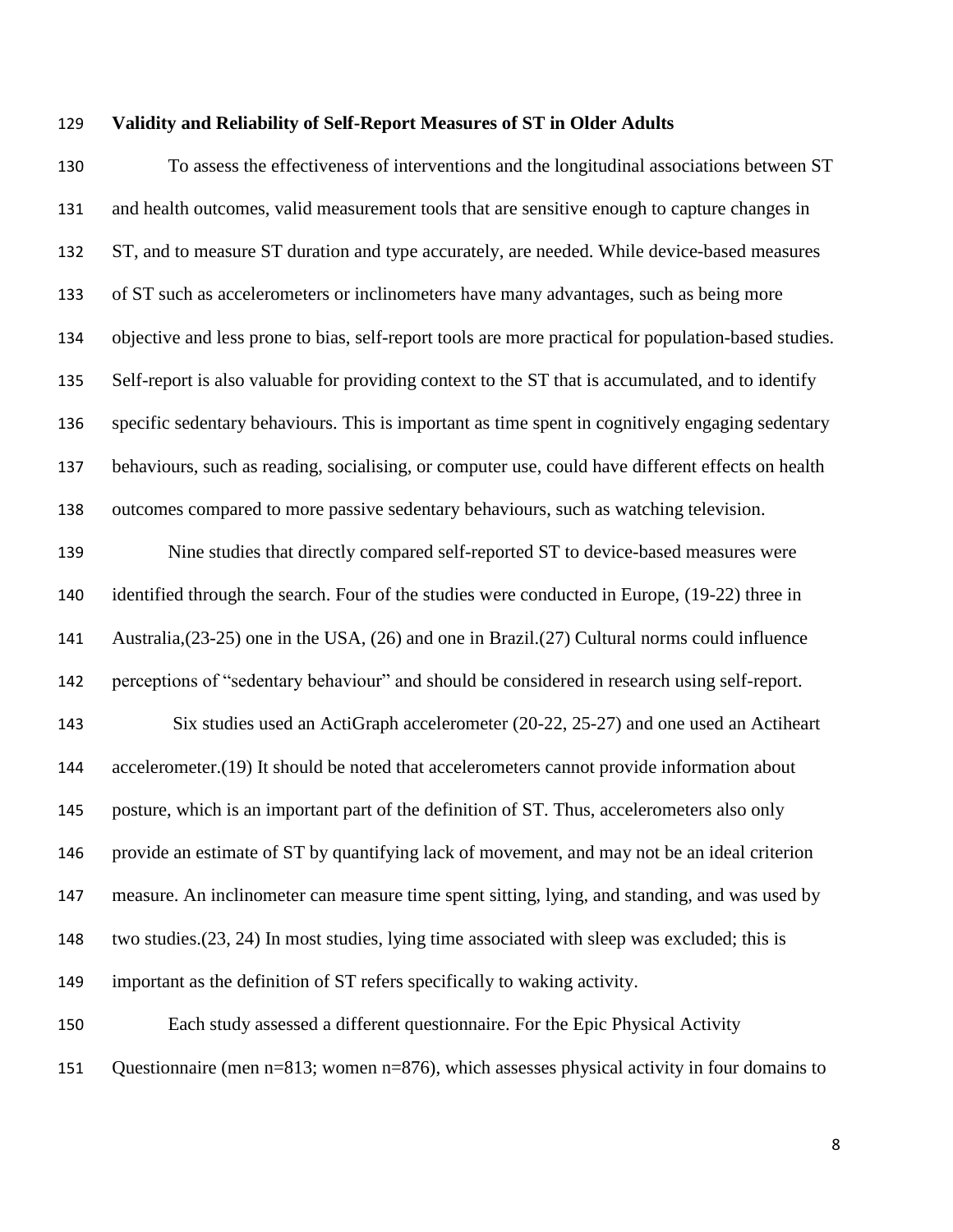estimate physical activity energy expenditure and sedentary time (defined as ≤1.5 METs), only weak correlations (men: 0.17; women: 0.18) were observed with sedentary time in hours per day.(19) This tool underestimated ST more in women (34%) than in men (26%) when compared to a heart rate and movement sensor (Actiheart). A questionnaire using self-reported frequency and duration of sedentary behaviours in the past 7 days (n=442), was found to underestimate ST when compared to an accelerometer (ActiGraph); however, it overestimated ST among those who accumulated 640 minutes/day.(20) Of note, test-retest reliability was acceptable for TV viewing, computer use, driving, and total sitting time. Further, the correlations between the questionnaire and accelerometer data were stronger in older men than older women.(20) For a similar questionnaire on time spent in 10 sedentary behaviours on a regular weekday and regular weekend (n=83), total self-reported ST was underestimated, and correlated moderately (0.35) with accelerometer (ActiGraph) measured ST.(22) The reliability of six individual activities ranged from 0.31 (talking) to 0.85 (napping) in this study. For the Measuring Older Adults' Sedentary Time questionnaire (n=48), validity was acceptable (0.30) and test-retest reliability ranged from 0.90 for computer use to 0.45 for transport.(25) Self-reported ST underestimated accelerometer (ActiGraph) measured ST by 3.6 hours/day among those with average ST.(25) The Physical Activity Survey for Older Adults and the Community Health Activities Model Program for Seniors (CHAMPS) are widely used tools but both questionnaires were found to underestimate ST when compared to accelerometer data (ActiGraph). The CHAMPS questionnaire (n=58) underestimated ST by 5.21 hours/day.(26) The Human Activity Profile Questionnaire includes 94 activities that have variable energy requirements (low to high); it had a strong correlation (-0.47) with accelerometer (ActiGraph) measured ST (n=120).(27) For a questionnaire on hours/week spent in specific sedentary behaviours (n=1377), correlations with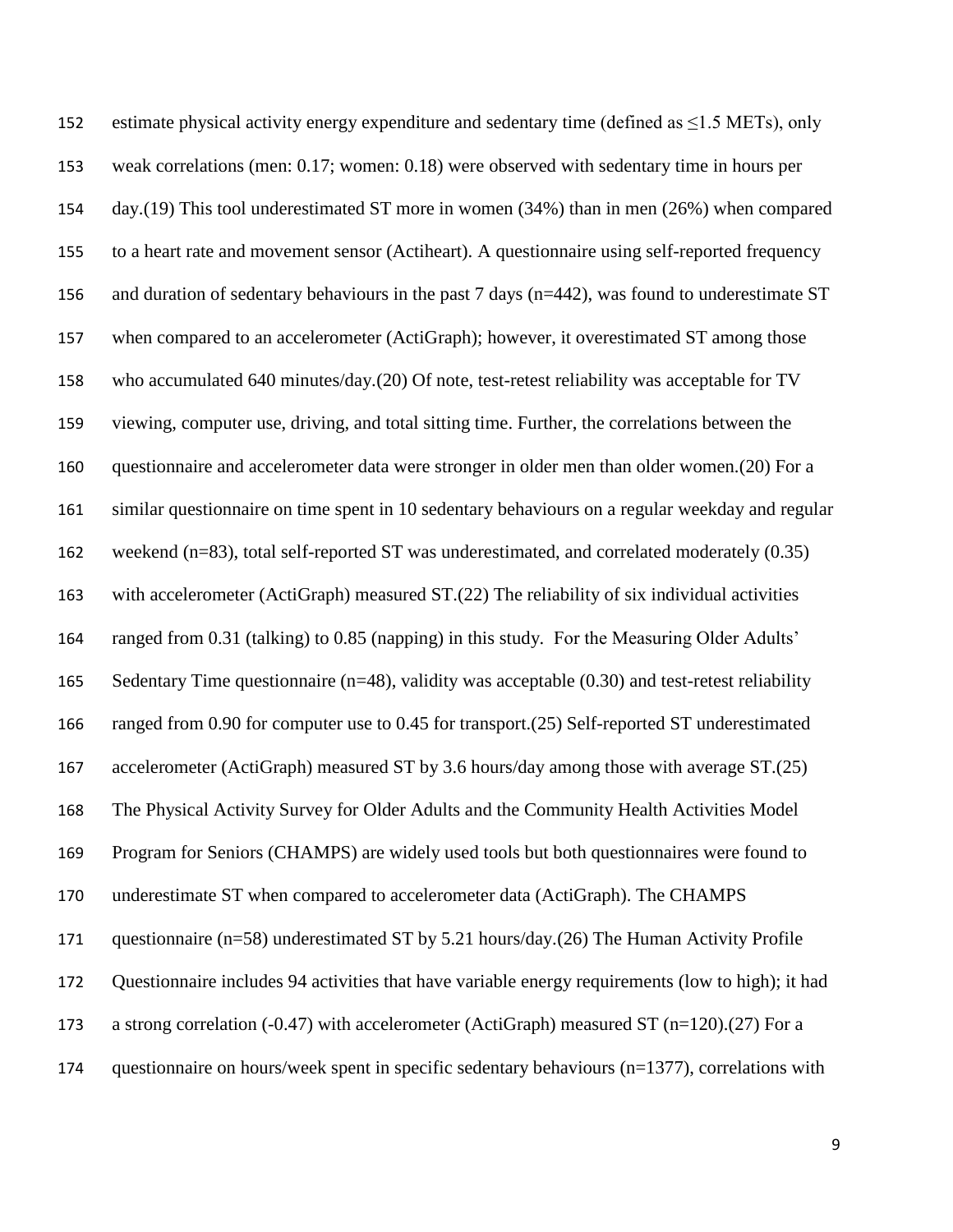accelerometer (ActiGraph) measured ST were weak; this was particularly true for men over the age of 80 years. Here again, the questionnaire underestimated daily ST (by 5.38 hours/day).(21) Only two studies compared self-report to measured sitting time from an inclinometer. A 7-day recall questionnaire on sedentary behaviours in five contexts, was found to underestimate ST in older adults (65-89 years) by approximately 3 hours/day when compared to an activPAL3™ inclinometer.(24) Furthermore, validity was found to be lower for adults aged 75 and older compared to those aged 65 to 74 years.(24) Aguilar-Farias et al.(23) assessed two different self-report tools in a small sample of older adults. They found that a single item 183 question on total sitting time had a weak association  $(r = 0.13 - 0.33)$  with ST measured from an activPAL3™ inclinometer, and it underestimated ST. They also examined a 24-hour recall computer-delivered Multimedia Activity Recall for Children and Adolescents (MARCA), and 186 found that in older adults it overestimated ST, and had a moderate correlation ( $r = 0.49 - 0.67$ ) with measured ST from the activPAL3™ inclinometer.(23)

### *Conclusions: Self-report measures of ST for older adults*

 Generally, self-reported measures of ST underestimated total ST when compared to measured ST. Validity and reliability for some sedentary behaviours (eg. TV time and napping) was better than others, and data suggest that there may be age and sex differences in accuracy of self-reported ST. It is important to note that questionnaires do not specifically ask about posture when engaging in certain behaviours and it is therefore simply assumed that when one is watching TV or reading that they are in a seated or reclined position. Furthermore, all of these studies only assessed the validity of self-report as measured against total ST, and none assessed movement throughout the 24 hours, that is, no measures obtained information on sleep, ST, and light to vigorous intensity physical activity, despite all these behaviours being interrelated and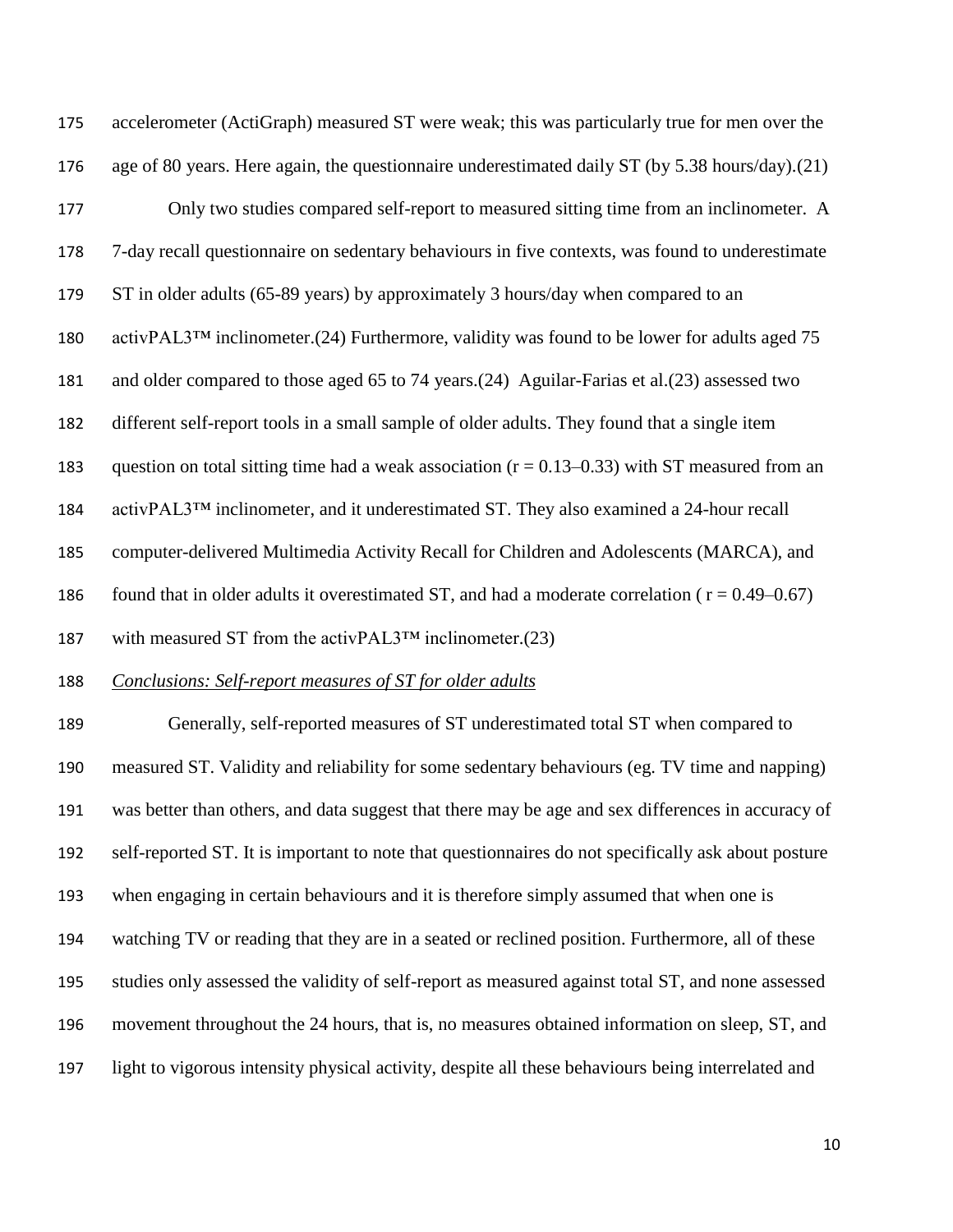having implications for health outcomes. Thus self-report tools should be validated for different movement behaviours across the 24 hours. Furthermore, the context of ST is crucial, as different types of sedentary behaviours may have different associations with geriatric relevant health outcomes; some could even be beneficial to outcomes such as cognitive function. It is unknown how accurate self-report tools are for identifying participation in different types of behaviours; unfortunately, currently available tools such as accelerometers cannot assess specific behaviours for validation. However, some combination of device-based and self-report measures might be able to address this limitation. Advances in technology are allowing the development of novel approaches to assessing the context of ST (ie: wearable cameras), but more research is needed to assess feasibility in larger studies.

#### **Associations of Sedentary Time with Geriatric-Relevant Health Outcomes**

#### *Physical Function*

 Mobility limitations have a significant impact on quality of life and independence, and can also result in functional limitations, and ultimately, disability (13). Impaired mobility is highly prevalent and is associated with more than double the risk of mortality among older adults.(16) In fact, functional limitations have been shown to be a stronger predictor of mortality than chronic conditions.(14) Nineteen studies were identified that examined the relationship between ST and function, with a variety of outcomes used to represent "function". Most of these were cross-sectional studies of performance on functional tests (such as the timed up-and-go or chair rise test)(28-33), laboratory-based strength assessments (such as grip strength or leg power),(34, 35) or a combination of both.(36-38) Other outcomes were self-reported limitations within activities of daily living (ADL),(39-44) or falls.(45, 46) Only three of the studies were longitudinal.(41, 44, 46) For the assessment of ST, five studies used self-reported ST,(30, 36, 41,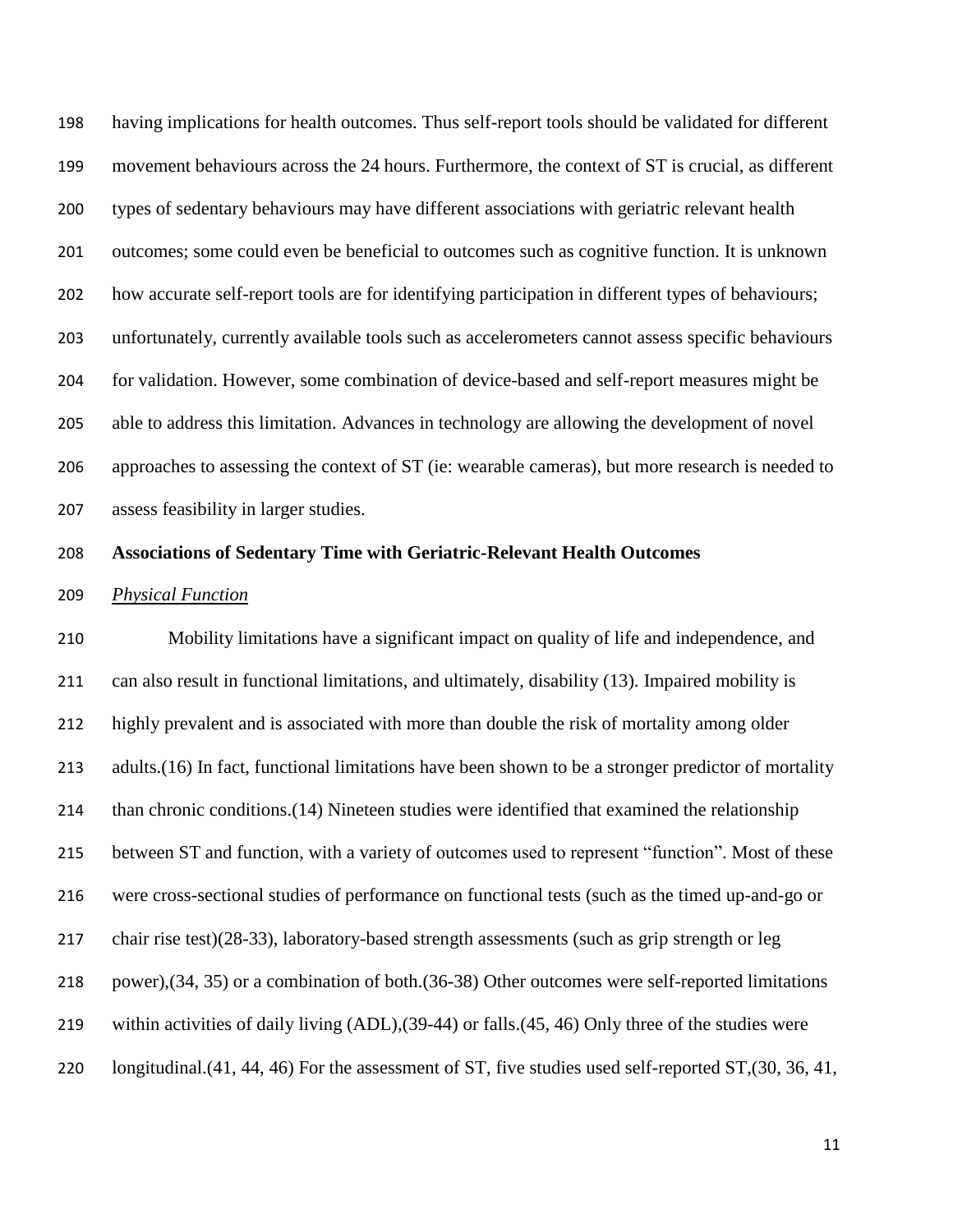45) several measured ST using accelerometers or similar devices,(28, 29, 31, 32, 35, 37-40, 42- 44, 46) and two used both.(33, 34)

 The majority of cross-sectional studies that used functional testing found that ST was inversely related to performance (28, 30-33, 37) or muscle strength.(37, 38) One study found no relationship between ST and grip strength (34) while others found that the observed relationship between ST and function was not significant after adjustment for moderate-vigorous intensity physical activity.(29, 38) In contrast to the majority of findings, one study reported a positive association between ST and lower leg extensor power;(35) it was suggested that this was due to the potential training stimulus provided by the higher body mass index observed in more sedentary participants. The pattern of ST accumulation may also be important; more breaks in 231 ST are associated with better performance on functional fitness tests(28, 32) and lower odds of limitations in instrumental activities of daily living (IADL).(43) In terms of ADL, four cross-sectional studies found that greater ST was associated with greater limitations in ADL(39, 40, 43, 44) while one found that measured ST was not a predictor of risk of losing independence.(42) The only longitudinal study unexpectedly found that watching TV was protective against functional loss over 8 years, which is not consistent with the majority of literature on TV viewing.(41) Perhaps some types of TV, such as educational programming, provides stimulation that is beneficial to functional outcomes, although this question has not been addressed in any studies to date. This discrepant finding may also simply reflect a measurement issue, as TV time was not assessed with a validated measure, nor was total

241 time spent watching TV assessed.(41)

 A cross-sectional analysis of falls found that self-reported prolonged sitting (>8 hours/day) was independently associated with falls in the past 12 months and also mediated the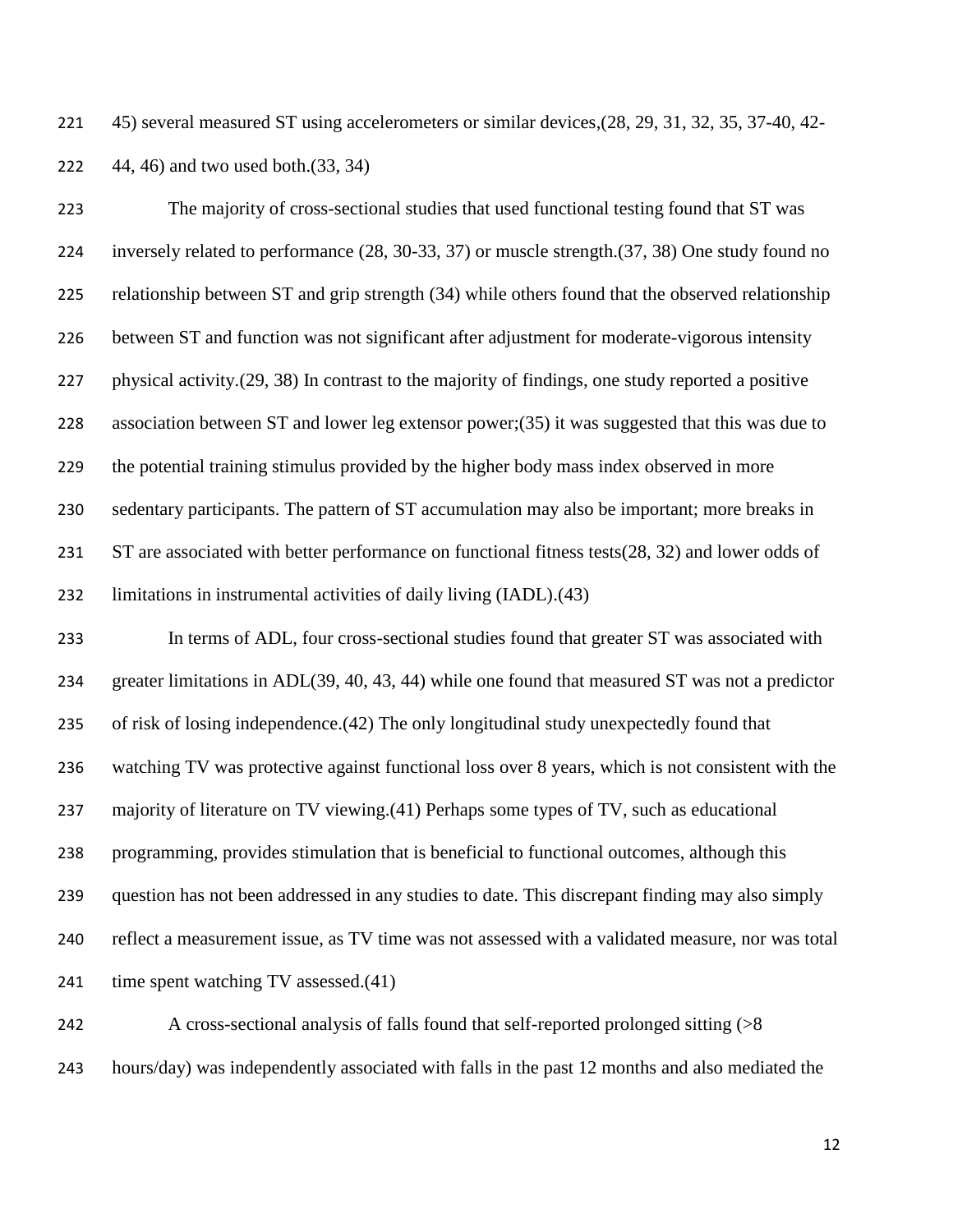positive association between obesity and fall risk.(47) Accelerometer-measured ST was associated with fear of falling (33)and with risk of falls.(46) Jefferis et al.(46) conducted a 1-year prospective study of falls in older men and found that greater ST was related to higher risk of falls in a dose-dependent manner. This relationship was observed among men with mobility limitations but was not significant among men without mobility limitations.(46)

 Women live longer than men on average, and have lower absolute strength/fitness than men. Thus older women are more likely to live with functional impairments; this interaction between age and sex with physical function was confirmed by several studies.(32, 41, 42) To account for this, most studies of the relationship between ST and physical function adjusted their analyses for age and/or sex,(28, 31, 32, 36, 38, 40, 43) while others examined men and women separately or tested for a sex interaction (34, 35) or examined only one sex.(37, 44, 46) Several studies noted some important differences. Dunlop et al.(39) found a stronger relationship between ST and disability in ADL in older individuals and women. Chastin et al.(35) found an association of ST and breaks in ST with muscle function that was significant in older men but not older women. Marques et al.(42) found that based on self-reported ability to do ADLs and advanced activities (eg: vigorous sports/exercise activities), the risk of losing independence increased with age and was higher in women, but ST was not a significant predictor. They did find a significant interaction of both age and sex with moderate to vigorous intensity physical 262 activity to predict loss of independence, such that physically active men have better odds of living independently than physically active women. In general, the relationship between ST and physical function may be greater in women and the oldest old. However, sex and age may not be the main modifiers, it may be that individuals with the greatest mobility limitations are more susceptible to the detrimental effects of ST.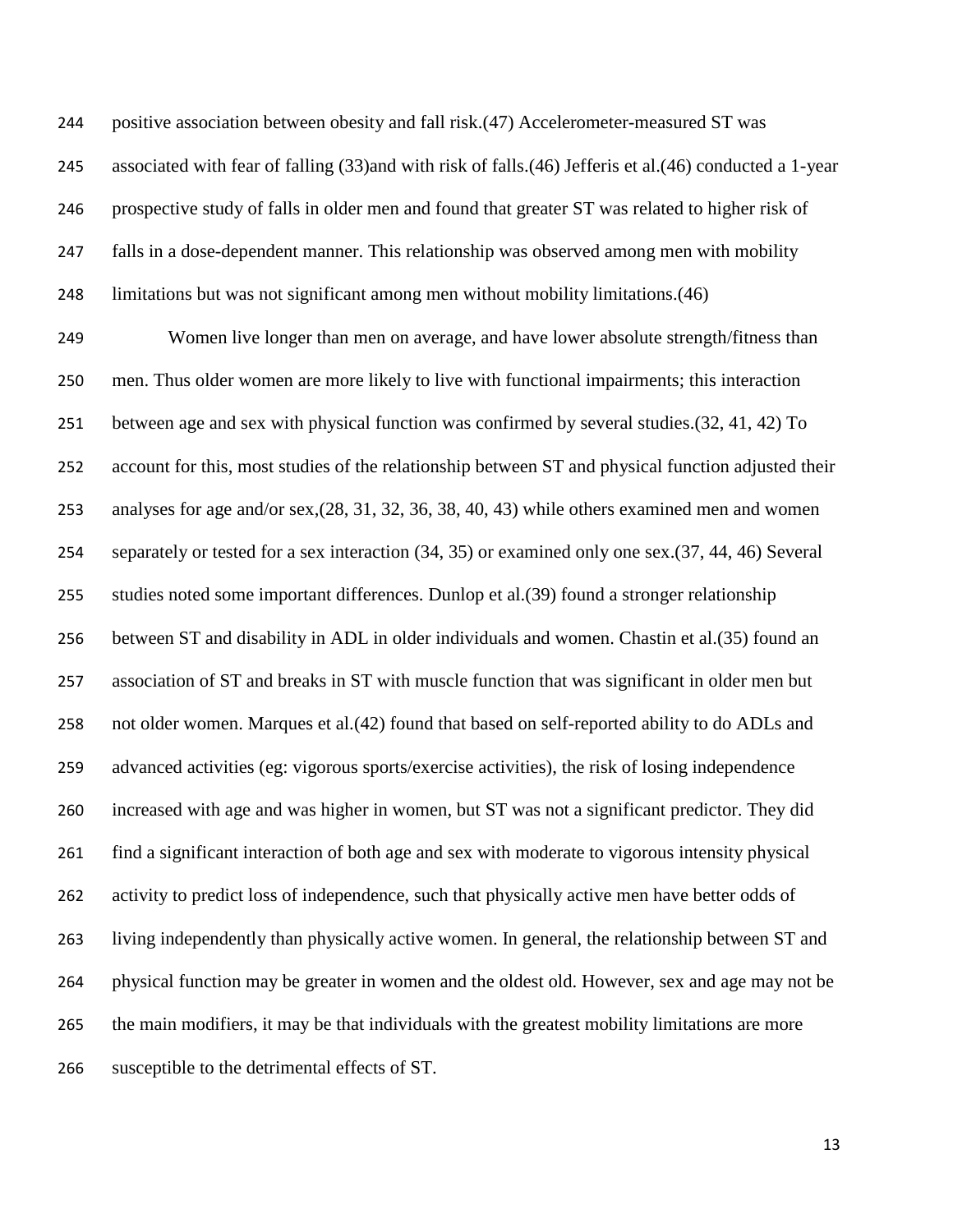### *Cognitive Function*

 Cognitive impairment is a prevalent geriatric syndrome; it is estimated that globally, 5- 269 7% of people  $\geq 60$  years suffer from dementia (48). There is great interest in identifying 270 preventative strategies and both physical activity(49) and engaging cognitive activities(50) may help prevent cognitive decline. The role of ST in cognitive impairment is unclear and studying the effect of ST on cognitive function is complicated by the fact that many cognitively engaging activities are sedentary in nature.

 Fourteen studies of ST and cognitive function were identified; five were longitudinal or prospective study designs.(51-56) The cognitive outcome variables that were assessed included dementia or mild cognitive impairment (51, 54, 57) or performance on neurocognitive tests such as the mini mental state exam or memory tests.(33, 52, 56, 58-64) There were also three studies that measured brain structure or brain activity.(55, 65, 66) ST was assessed with an accelerometer in four of the studies(33, 55, 65, 66) while the others used self-report. However, not all reported total ST as an independent variable; four studies examined self-reported time spent watching TV(33, 56, 57, 63) while five simply asked about participation in a variety of sedentary pastimes, including reading, handcrafts, and visiting with friends.(51, 54, 58, 60, 62) While most studies controlled for age and sex in the analyses, none commented on whether interactions of ST with age or sex were significant.

 Greater total ST was associated with cognitive decline over 8 years (52) and with 5-year decline in white matter volume.(55) Cross-sectional data also show an inverse association between ST and white matter integrity.(66) In contrast, two studies found that more self-reported total ST was associated with *better* cognitive function (33, 61). However, Rosenberg et al. (33) noted the size of the effect was small and only present in one of two cognitive tests. Furthermore,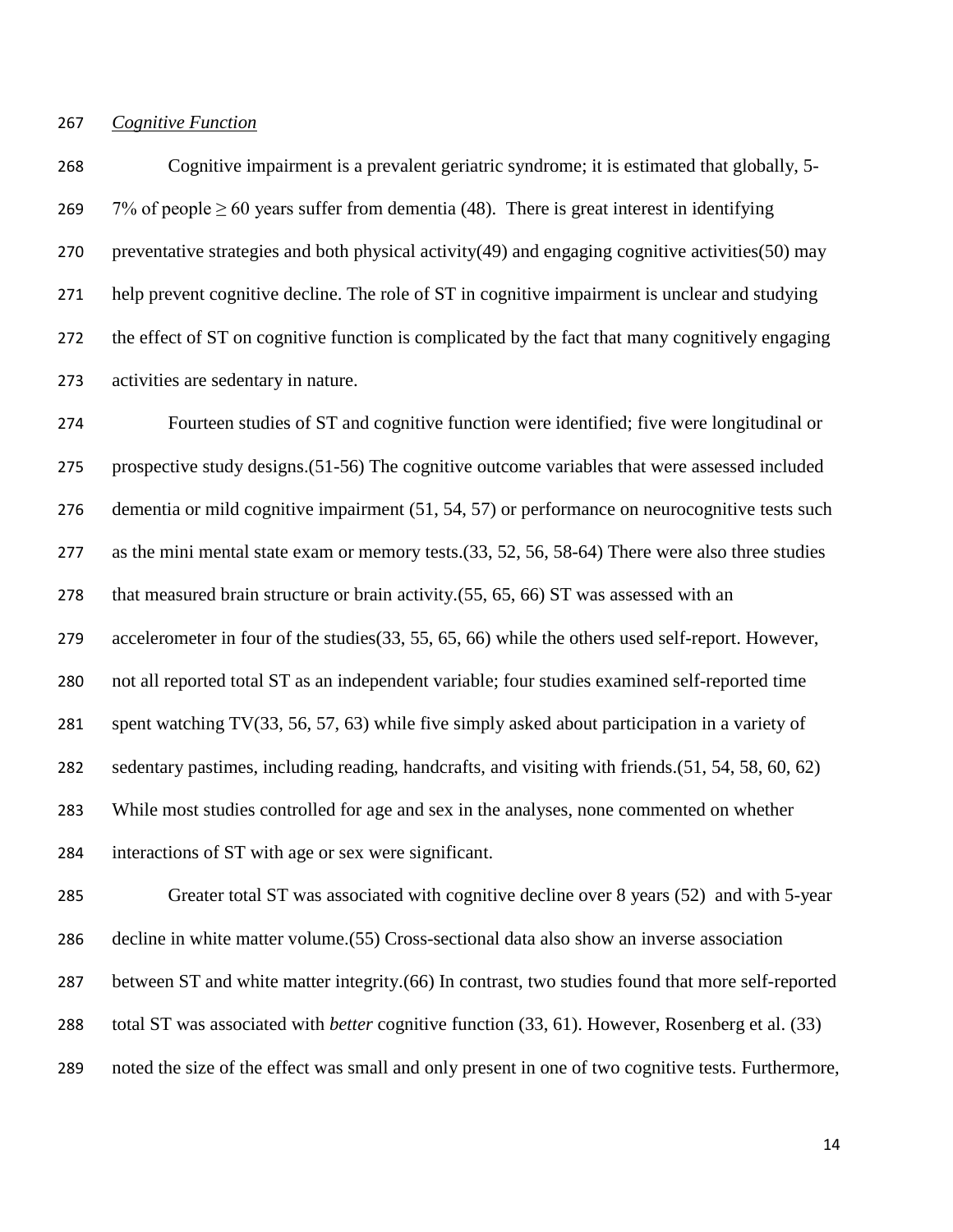Vance et al. (61) included sleep time in their measure of ST and sleep has a positive association with cognitive function.(67) This highlights the importance of separating sleep time in studies of sedentary behaviour. One study found that total ST was unrelated to brain activity.(65) Time spent watching TV was negatively associated with cognitive function in most studies.(54, 58, 63) One study found that higher TV time was associated with lower odds of mild cognitive impairment (MCI), although this finding was based on self-reported TV time from individuals with MCI, which may present issues with validity.(57) More cognitively engaging sedentary pastimes such as reading, using computers or doing puzzles may be associated with better cognitive performance(56, 60) and lower risk of dementia,(51, 54) although it is important to note that in most of these studies the dose of the activities was not defined. It is not known if the association between cognitive leisure activities and cognitive function is causal; it could be that higher socioeconomic status (SES) is associated with these activities and confounding the relationship. However, a longitudinal study showed that participation in leisure activities was associated with lower risk of developing dementia over 5 years independent of education level.(51)They suggested that participation in engaging leisure activities could increase cognitive reserve, thus delaying loss of cognitive function.(51) Conversely, one study found that greater frequency of socially or cognitively engaging pastimes was associated with lower executive function,(62) although TV time was included as one of the sedentary pastimes which may be influencing those results. Clearly, more research is needed to determine if different sedentary behaviours have differential effects on cognitive function.

*Incontinence*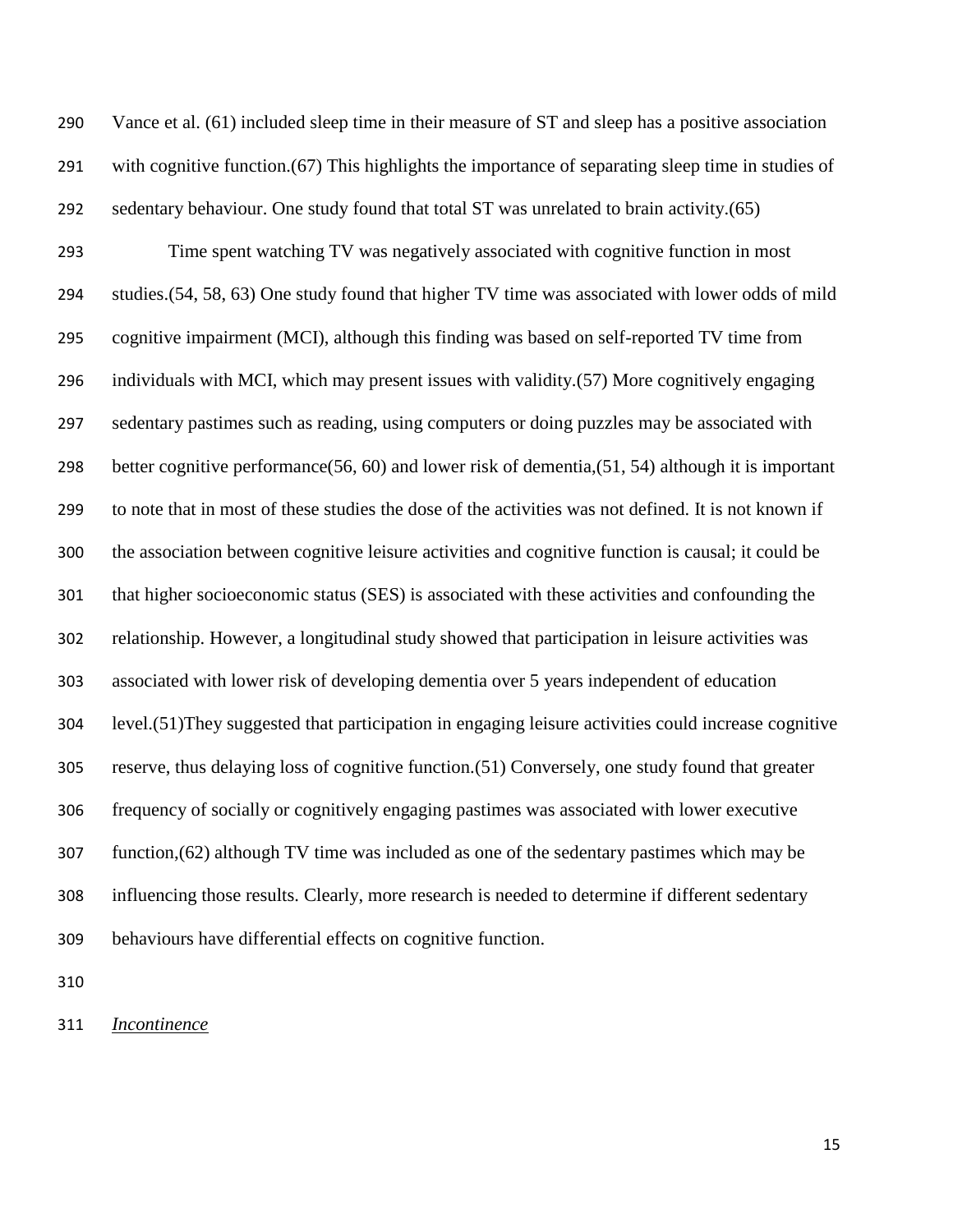Urinary incontinence (UI) is a common geriatric syndrome that has a significant impact on quality of life and disability.(13) Obesity and poor physical function are known risk factors for UI.(68) One study has examined the relationship between self-reported total ST and UI in older women and found no association.(68) This is an area that requires future research.

*Mental Health*

 Moderate to severe depressive symptoms is a common geriatric syndrome that negatively impacts both functional abilities and quality of life.(14) Five studies examined the relationship between ST and various aspects of mental health in older adults; four were cross-sectional (33, 63, 69, 70) and one was a longitudinal analysis with a 2-year follow-up.(71) Four of these studies used a self-report measure of ST and one used both an accelerometer and self-report.(33) The longitudinal study(71) found that total ST was not a significant predictor of depression diagnosis or increased depressive symptoms at 2-year follow-up.

 A cross-sectional analysis found that some sedentary behaviours, such as watching television, were associated with higher risk of adverse mental health outcomes while more cognitively engaging sedentary behaviours, such as using the internet or reading, were not.(69) However, even cognitively engaging sedentary behaviours were associated with higher odds of psychological distress if they exceeded 3 hours/day.(69) Two studies found no relationship between weekly TV time or total ST and either depression or anxiety.(63) Finally, one study found that sedentary behaviours such as watching TV and listening to the radio, were associated with lower depression in older men and women,(33, 70) however, it is important to note they did not assess the amount of time spent in these activities, only the types of leisure activities in which people participated. A dose-response relationship between ST and mental health outcomes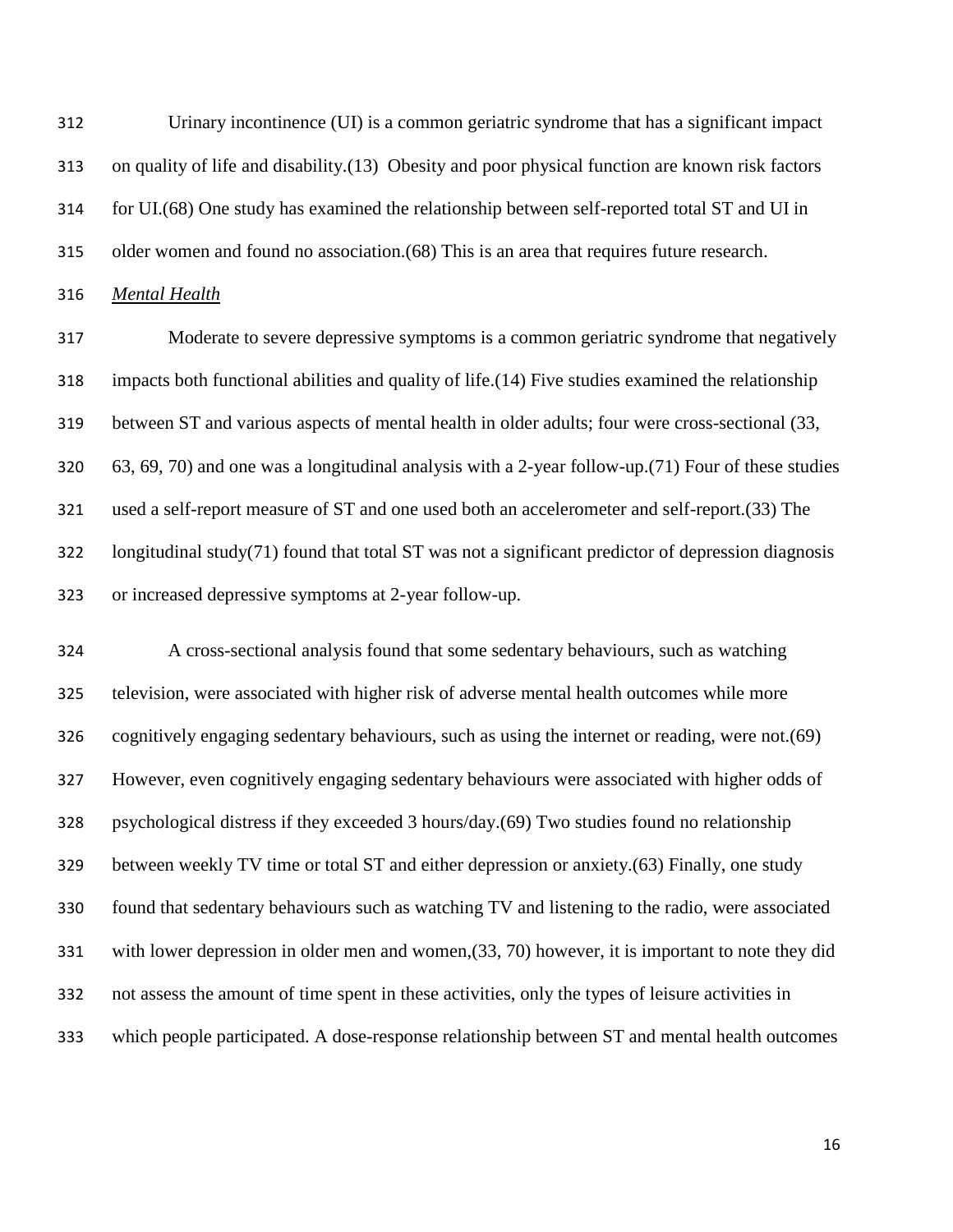was either not evident (63) or the analysis strategy did not allow examination of that

question.(33, 69-71)

 All the studies adjusted for age and sex. Gautam et al.(70) analyzed Nepalese men and women and found that while TV viewing was associated with lower risk of depression in both men and women, other behaviours, such as saying prayers, were only significant in men. They concluded that social and cultural norms about social behaviour are distinctly different and thus examining genders separately is important.

### *Quality of Life and Wellbeing*

 Seven studies were identified that examined the relationship between ST and quality of life (QOL) or wellbeing; only one(72) was longitudinal. Five studies used self-reported sitting time or sedentary leisure behaviour as a predictor of QOL,(72, 73) satisfaction with life, (70, 74) and successful ageing.(75) Two studies used device-based measures of ST and examined the relationship with both physical and psychosocial wellbeing.(76, 77)

 In cross-sectional analyses, more ST was associated with lower QOL and lower satisfaction with life (73, 74) as well as less successful ageing.(75) Conversely, Gautam et al.(70) found that watching TV as a leisure activity was associated with greater life satisfaction in women, but not in men, although there was no dose of TV time established or analysed. There was one study that found no significant relationship between measured ST and subjective wellbeing,(76) although it is worth noting that those participants had very high ST with an average of more than 11 hours/day of ST. Meneguci et al.,(73) found individuals who sat more than 5 hours/day had lower scores in both physical and social domains of QOL. A longitudinal study found that self-reported sitting time at baseline was inversely related

with health-related QOL at 6-year follow-up, in a dose-response fashion.(72) Isotemporal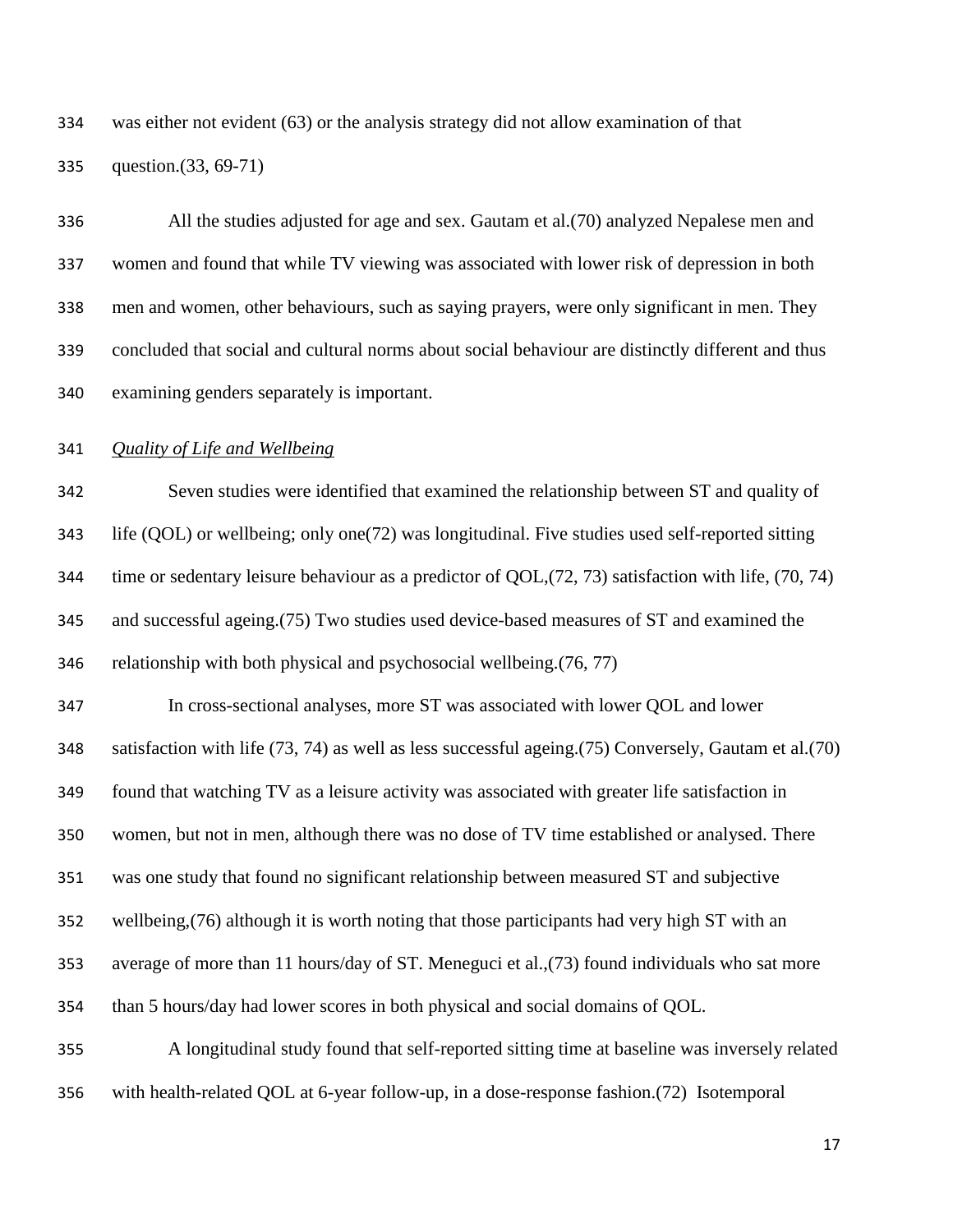| 357 | substitution analysis was used to show that replacing 30-60 minutes of sitting time/day with  |
|-----|-----------------------------------------------------------------------------------------------|
| 358 | activity is associated with improved QOL(72) and psychosocial wellbeing. (77)                 |
| 359 | Dogra and Stathokostas (75) found that sedentary behaviours were more likely to be            |
| 360 | associated with social wellbeing outcomes in women than in men. No other age or sex           |
| 361 | differences were noted and all studies adjusted for age and sex.                              |
| 362 | <b>Sleep</b>                                                                                  |
| 363 | Sleep complaints are highly prevalent in older adults and associated with depression, and     |
| 364 | cardiovascular disease, as well as cognitive and functional impairment. (78) One intervention |

 and three cross-sectional studies have examined the relationship between sleep and ST. Madden et al.(79) found a significant inverse relationship between ST and sleep efficiency, but the effect was small, and likely of little clinical importance. Others found no relationship between either accelerometer-measured or self-reported ST and insomnia, sleep disturbances, daytime drowsiness, or poor sleep quality (33, 80) Asaoka et al.(81) conducted an intervention with 8 older adults, and had them restrict their TV time to only 0.5 hours/day, for one week. While weekly TV time was 95% lower during the intervention week, there was no change in sleep-wake patterns or total sleep time during the intervention. No sex or age differences were

*Conclusions: ST and geriatric-relevant health outcomes*

examined in any study.

 Overall there is sufficient evidence on relationships of ST with geriatric-relevant health outcomes to guide further research. It is apparent that there is an association between ST and physical function among older adults, however, our understanding of this association is hampered by the fact that the data are almost exclusively cross-sectional. The pattern of ST may also be important, with some cross-sectional studies showing that a more fragmented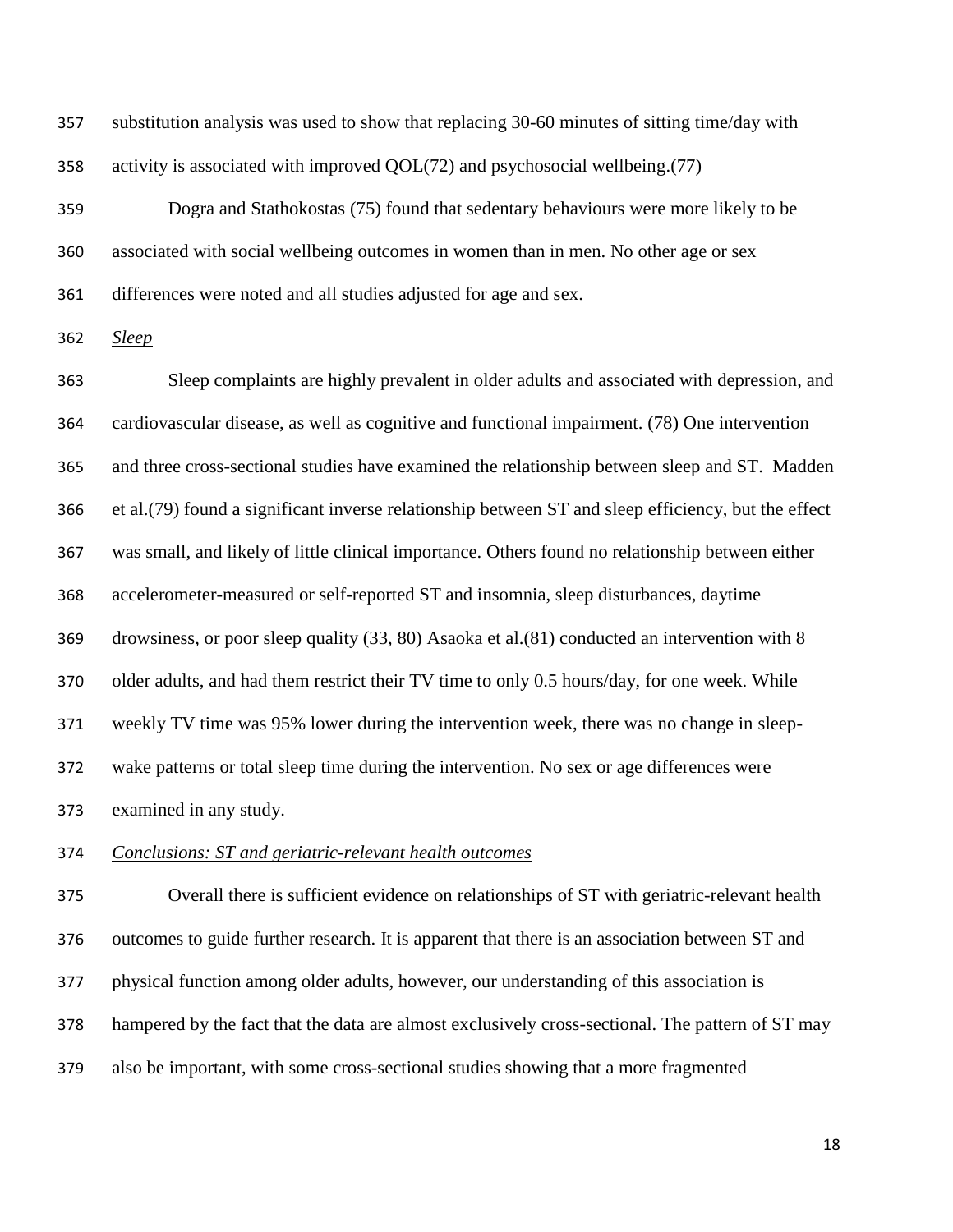accumulation of ST is positively associated with physical function; this is consistent with what has been shown in cross-sectional studies of disease risk factors and outcomes.(82, 83)

 Conclusions about relationships of ST with cognitive impairment and depressive symptoms are limited by the inconsistent measurement of ST in those studies and reliance on self-report methods that did not always quantify the volume of ST. Studies of well-being and quality of life have also been almost exclusively cross-sectional. Furthermore, the type of ST may be an important factor in these relationships, with time spent in cognitively engaging behaviours appearing to be beneficial and more passive activities being detrimental to all outcomes. More research is needed to determine if this is a causal relationship or whether extraneous variables, such as SES, are confounding the association.

 The predominance of cross-sectional evidence also makes it difficult to rule out reverse causality; it is possible that poor cognitive function, impaired mobility, or poor mental health lead to an increase in ST, and not the other way around. There are only a limited number of prospective studies that suggest ST precedes poor health.(44, 46, 52, 72) In light of these limitations, there is insufficient evidence to identify a dose-response relationship between ST and geriatric-relevant health outcomes.

 Another issue that should be considered is the interaction between ST and physical activity. Both ST and physical activity are often simultaneously included in statistical models to determine if ST has an independent effect on health. Many of the studies presented here (~65%) adjusted their models for moderate to vigorous intensity physical activity (MVPA), although other approaches were used, including examining ST as a mediator(47) or using isotemporal substitution (77). Many studies simply analyzed ST and/or MVPA separately. Older adults spend a significant proportion of a 24 hour period in behaviours other than ST and MVPA, such as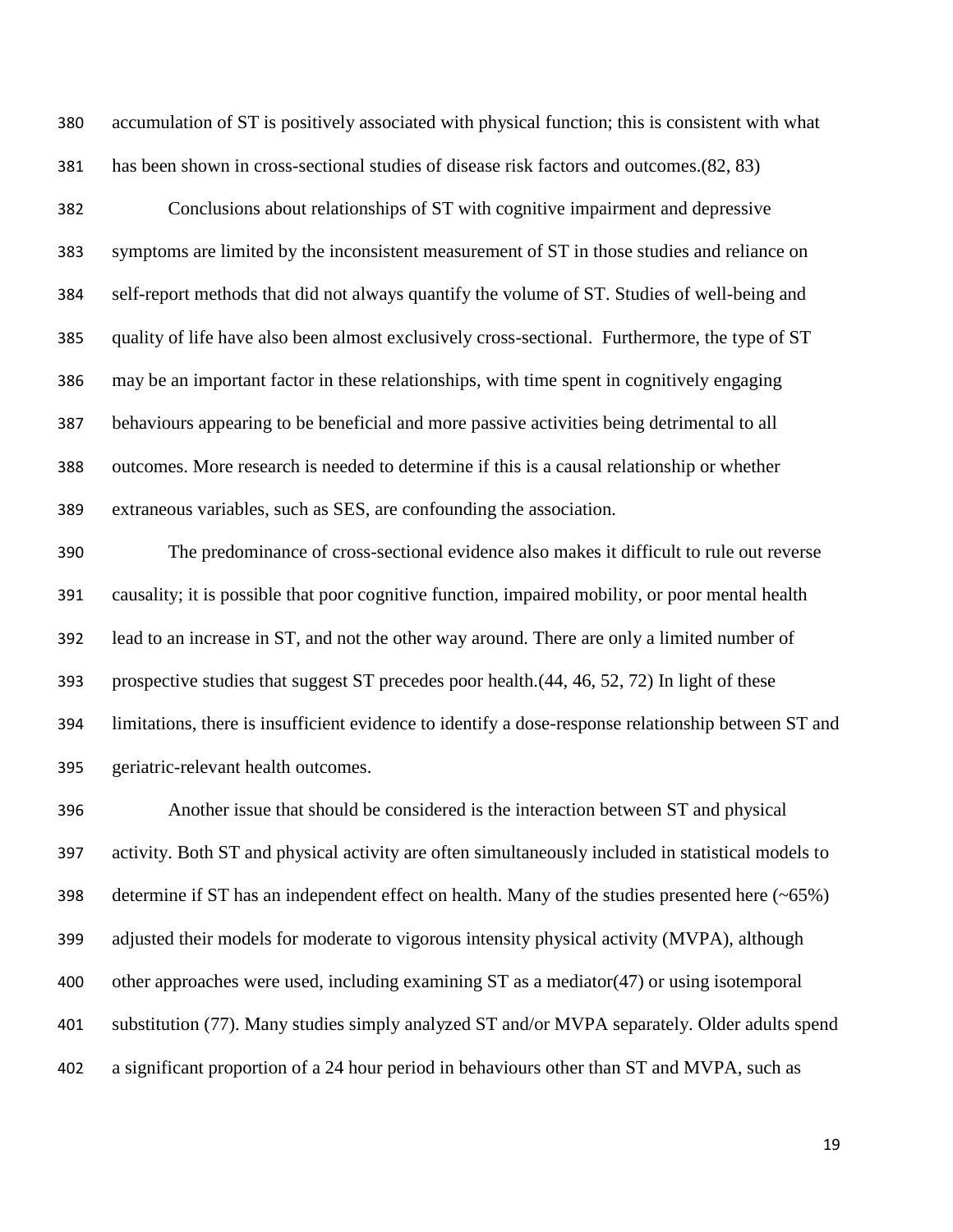sleep and light intensity physical activity, which may also have independent effects on health. (77) Maher et al. (84) posit that models should account for total physical activity instead of only MVPA. The type of adjustment that should be made, or whether an adjustment should be made at all, depends on a number of factors and assumptions, such as study design, collinearity between independent variables, the temporal and/or causal relationship between ST and physical activity, and whether there are independent biological mechanisms by which ST and physical activity influence the health outcomes being studied. (85) There is limited research in older adults that has addressed these issues, although some studies have examined the interaction of ST and physical activity. For example, Pavey et al.(86) showed that the association between ST and mortality in older women was only significant in those who were not physically active. More work is needed that considers all movement behaviours and intensities in a day, and the balance between them.(87, 88)

#### **Effectiveness of Interventions on Older Adults Sedentary Time**

 The evidence summarized in the previous section suggests that reducing ST could have beneficial effects on health in older adults. One could speculate that replacing ST with standing and light activity is a more feasible goal than increasing MVPA. However, intervention research in this population is limited. There are a variety of possible approaches to reducing ST in older adults. Some focus specifically on reducing ST while others focus on increasing physical activity, on the assumption that people will reallocate leisure time they normally spend sedentary to physical activity. Interventions may target individual behaviour or environmental and organization level policies that tend to inadvertently promote ST.

 Of the available intervention studies in older adults, five were randomized trials presented in six papers (89-94) and seven were quasi-experimental pre-post design or feasibility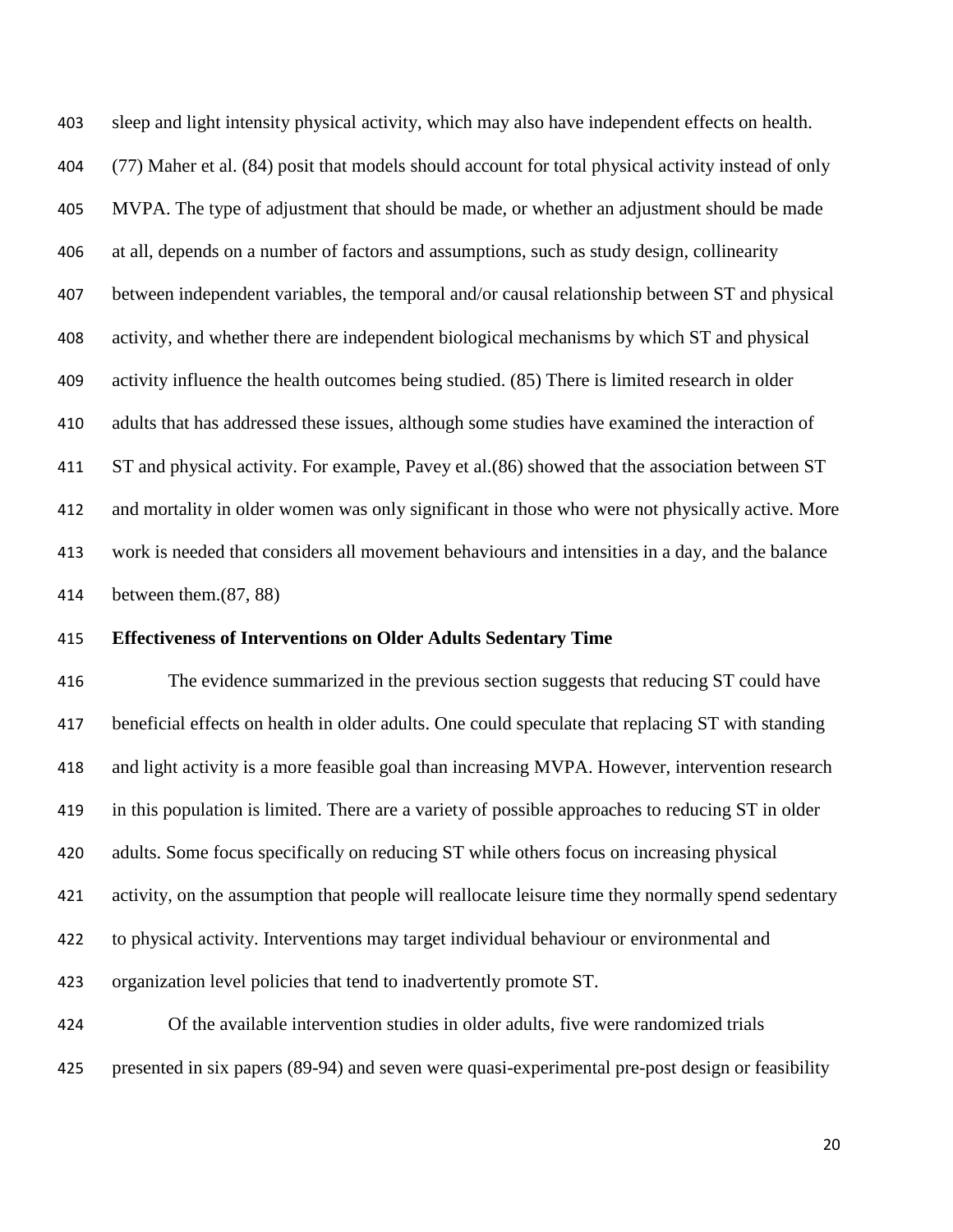studies.(81, 95-100) In four studies, the intervention was a physical activity intervention (89, 91, 93, 94) while the others either focused only on ST (81, 95-99) or on both ST and physical activity.(92, 100) Notably, all of the intervention studies were conducted on relatively young and healthy older adults who were able to exercise independently.

 The interventions varied considerably in length, and all targeted individual behaviour change; no interventions focused on the environment or organization level. Some studies assessed the impact of their intervention on ST within 1-8 weeks (81, 95-100) while other interventions lasted six months to a year.(89, 91, 93, 94) The intervention strategies included one-time consultations,(81, 95, 97) consultations with follow-up support in person or by telephone, (92, 99) and mailed written information.(98) More details on the interventions can be seen in supplemental Table 1.

 Changes in ST were reported as either changes in total ST, changes in prolonged ST, or changes in time spent in specific sedentary behaviours. Three studies did not find a statistically significant reduction in total sitting time.(89, 92, 93) From the studies that reported changes, the reduction in total ST ranged from approximately 51 minutes per day (99)in studies using an inclinometer to as much as 120 minutes/day(94) in studies using self-report. One study used an inclinometer to evaluate an intervention and found a decrease in sitting and lying time of 25 minutes/day; however, they did not exclude sleep time from their analysis which limits any potential conclusions about the benefits of the intervention.(97) Other interventions focused on specific behaviours such as television viewing; one of these reported that TV time was significantly reduced by 32 minutes/day.(99) In another study where older adults were specifically told to restrict TV time to 30 minutes/day, TV time decreased from 322 minutes/day to 16 minutes/day.(81) Finally, three studies reported an increase in the number of breaks in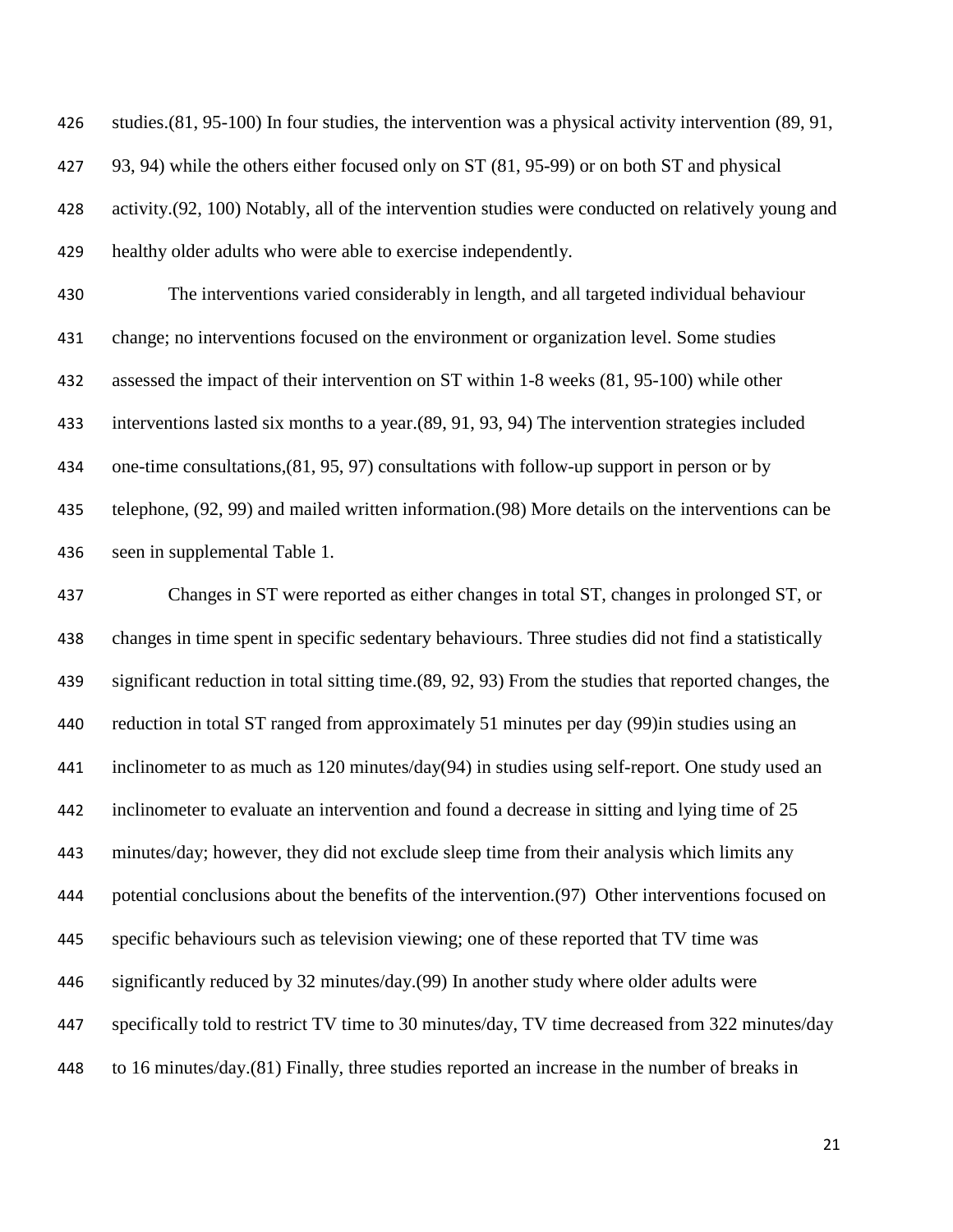ST(95, 99) or sit to stand transitions.(96) In most of the studies the intervention also resulted in a significant increase in physical activity, particularly when assessed by self-report. Two studies that used an inclinometer found sitting time was primarily replaced with standing as opposed to stepping.(96, 99) The potential health benefits of more standing for older adults are not known. Several studies found decreases in ST that could theoretically be clinically important. Based on a cross-sectional analysis, Rosenberg et al. (33) observed that for every 1 hour increase in ST, older adults had a 21-second increase in time to complete a 400 m walk test and a 0.55 lower score in the short physical performance battery. Both of these differences would be considered clinically meaningful. While several of the intervention studies reviewed here found decreases in ST that exceeded an hour, few studies reported on changes in health outcomes as a result of the intervention. One study found that reduced sitting time was associated with telomere lengthening in blood cells.(90) Barone Gibbs et al.(92) found that participants in the ST reduction group had significant improvements in the physical function and the pain component of a quality of life scale, despite the fact that total ST did not change. Finally, in a study assessing the impact of TV time restriction on sleep, no changes were noted in sleep-wake patterns as a result of the intervention.(81) It is important to note that most of the intervention studies in older adults were short-term and none were longer than a year. Thus, the available evidence does not clarify if intervening to reduce ST in older adults will be beneficial for health outcomes. Long-term follow-up studies with sustained behaviour change are needed to determine if reducing sedentary time will have an effect on health.

## *Conclusions: Reducing ST in older adults*

 It appears that reducing ST in older adults is feasible through ST and physical activity interventions. A meta-analysis of 33 studies conducted by Prince et al.(101) indicated that among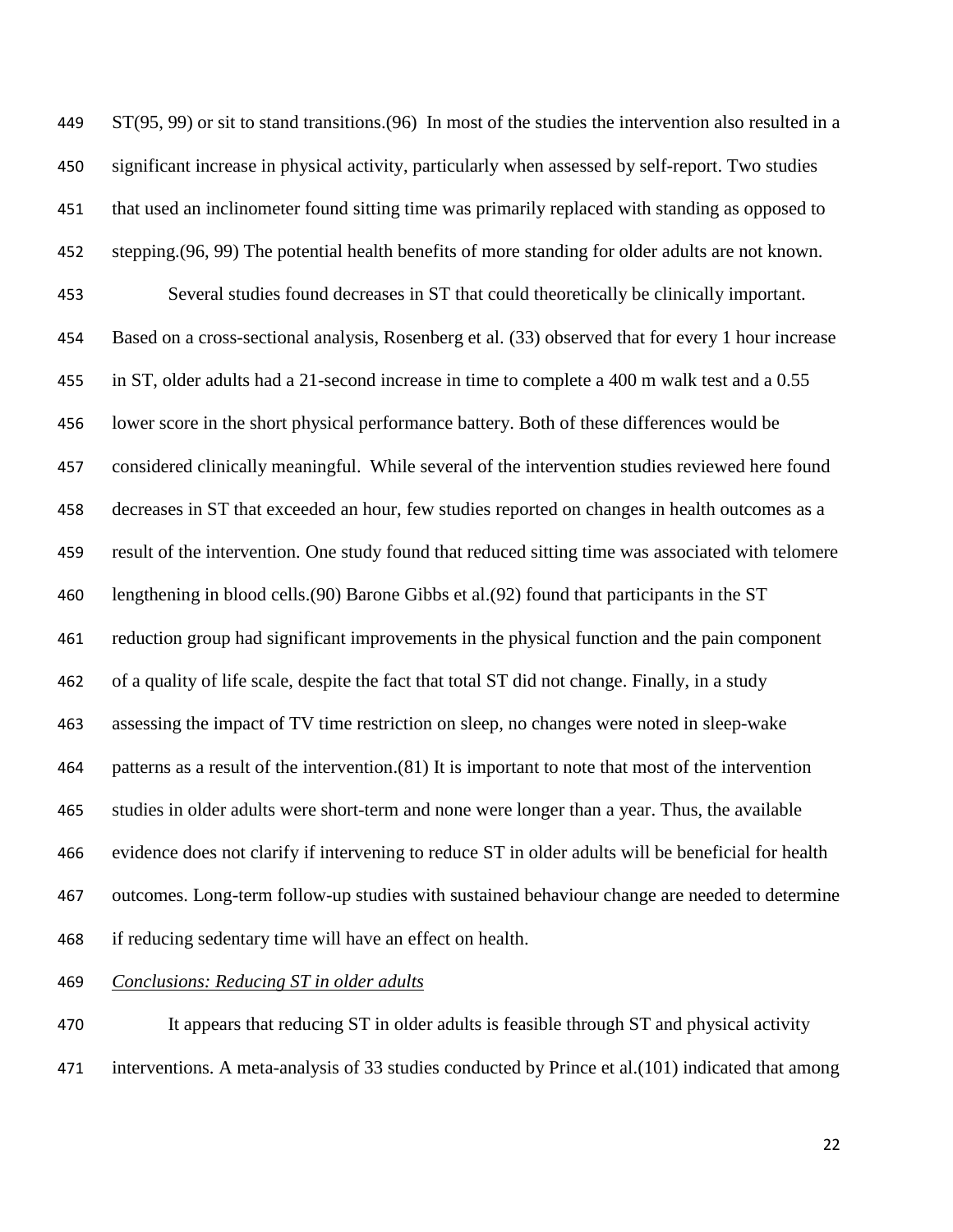adults, interventions that specifically target ST are more effective at reducing ST than physical activity interventions; however, there are insufficient studies to date to allow us to draw a conclusion specifically for older adults. From the studies reviewed here, all interventions that had non-significant findings were either physical activity interventions or a combination of physical activity and ST interventions. RCT studies using sufficiently large sample sizes are 477 needed to determine how best to reduce ST and to better understand the effects of ST on changes in geriatric-relevant health outcomes. Furthermore, few intervention studies addressed sex and gender differences which could be important as differences between men and women in functional fitness and patterns of ST may impact intervention effectiveness.

#### **OVERALL CONCLUSIONS**

 The available self-report tools consistently underestimated total sitting time. However, it is evident that both the dose and the type of sedentary behaviour is important to health outcomes, as some sedentary behaviours, such as reading or use of computers, could benfit older adults. Therefore, tools are needed to accurately quantify the context of ST, including both the dose and the type.

 While effects of ST on chronic disease and all-cause mortality are important, more research is needed on the major categories of impairment among older adults as they significantly impact independence and quality of life. These categories of impairment better speak to the multi-morbidity and mobility impairment that older adults experience and this is an issue that also needs to be addressed through ST intervention research. While several feasibility studies and RCTs have successfully reduced ST in older adults, few have assessed the impact of such changes on health outcomes and impairments. Furthermore, all intervention studies to date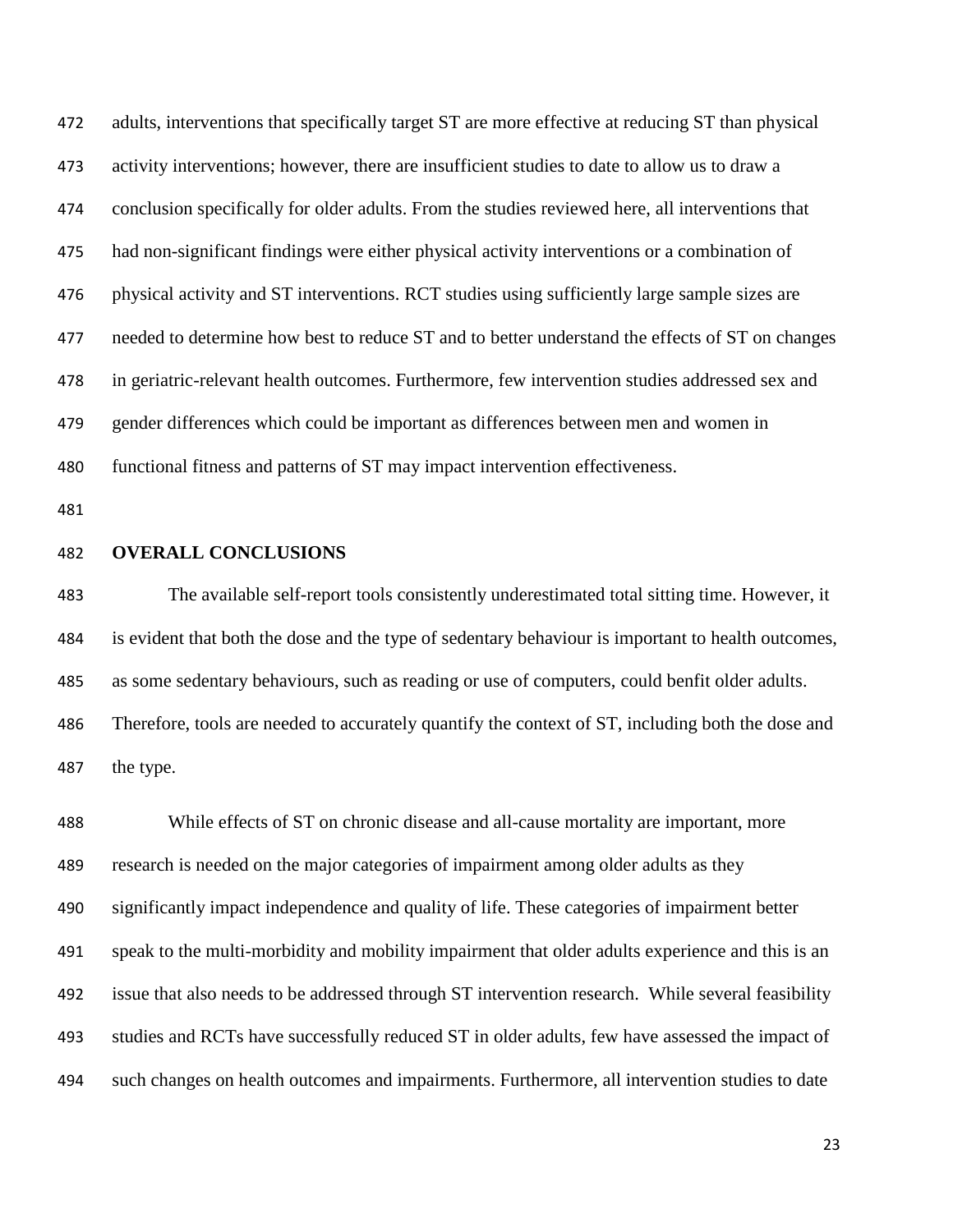have focused on the individual-level change; there are no studies assessing the impact of environmental or organizational interventions on ST reduction. There is limited research on adults over the age of 80, those in assisted living facilities, or those with mobility impairments. Finally, there are potential age, sex, and gender differences in ST and health outcomes that have not been adequately addressed. At this critical point in time, as research on ST and healthy ageing research is just beginning, and the ageing population is growing dramatically, consensus is needed on future research priorities.

### **ACKNOWLEDGEMENTS**

 Funding for this consensus statement was provided by the Canadian Institutes for Health Research, Institute of Gender and Health, Planning and Dissemination Grant– Institute Community Support, and the Canadian Society for Exercise Physiology.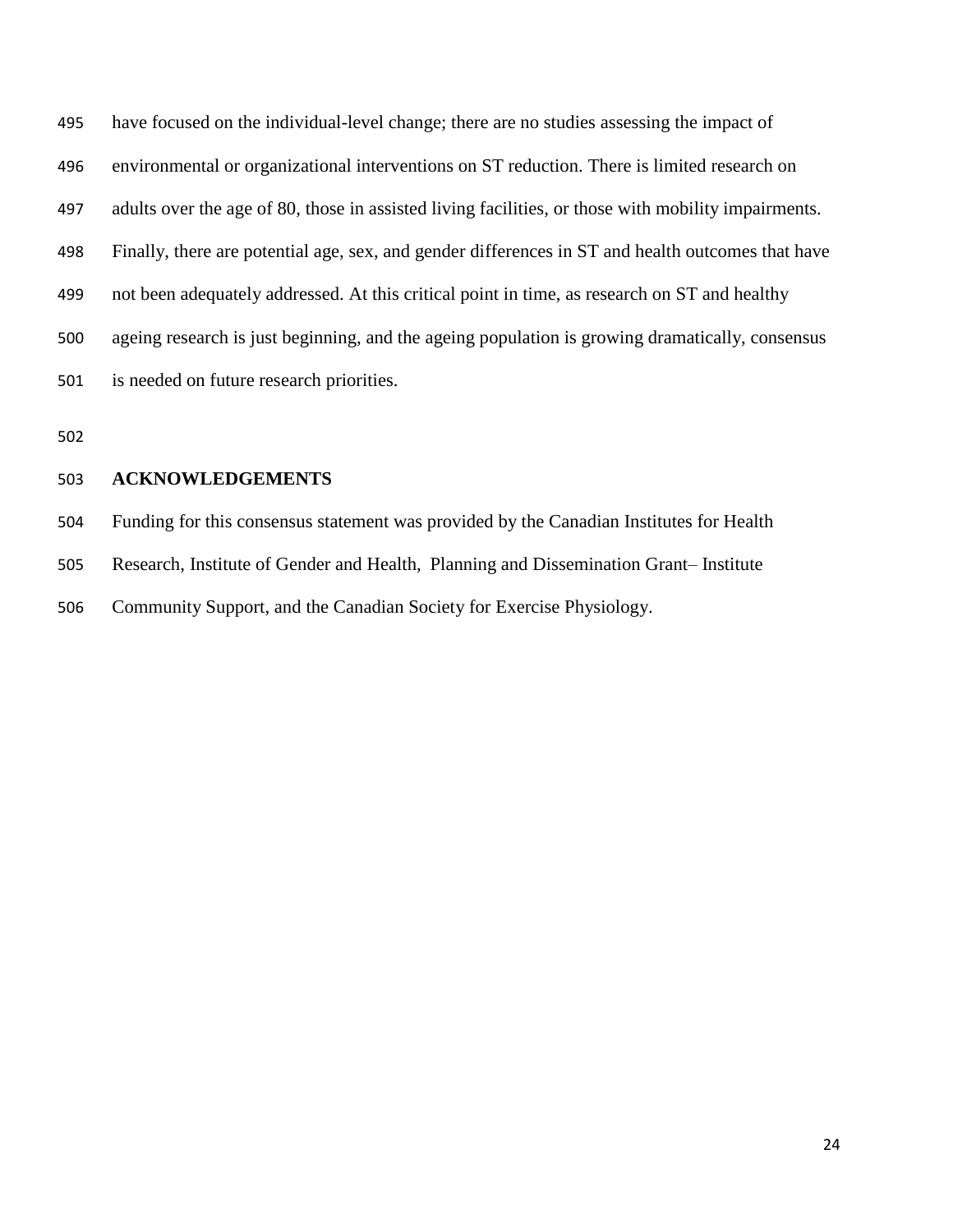# **SUMMARY BOXES FOR EACH SECTION OF THE REVIEW**

## **Summary Box 1: Measurement of Sedentary Time**

Available self-reported sedentary time measurement tools underestimate total sedentary time. Self-report is needed to provide context to sedentary behaviour; however, self-report of some sedentary behaviours is more accurate than others.

## **Summary Box 2: Sedentary Time and Geriatric-Relevant Health Outcomes**

## *Physical Function\**

Sedentary time is inversely associated with physical function and fall risk. Older women may be particularly susceptible to losses in physical function related to sedentary time.

# *Cognitive Function\**

Total sedentary time is inversely associated with cognitive function; however, the association depends on the specific type of sedentary behaviour. Some cognitively engaging sedentary behaviours may have benefits, while more passive behaviours may be detrimental to cognitive function. Studies of sedentary time and cognitive function in older adults used inconsistent measures of sedentary time.

## *Urinary Incontinence*

There is no evidence of a significant association between sedentary time and urinary incontinence at this time. However, the potential impact of sedentary time on the strength of pelvic floor muscles provides biological plausibility for an association.

## *Depressive Symptoms and Overall Mental Health\**

There is minimal evidence of a significant association between sedentary time and depression or other mental health outcomes at this time. Studies of sedentary time and mental health in older adults used inconsistent measures of sedentary time.

*Well-Being and Quality of Life\**

Sedentary time is inversely associated with quality of life and psychosocial well-being. This association may be stronger in women than in men.

\*These statements are based primarily on cross-sectional evidence.

## **Summary Box 3: Interventions to Reduce Sedentary Time**

Interventions to reduce sedentary time by targeting individual level behaviour change appear to be feasible. Most of the studies to date have been short-term.

There is limited evidence on the effectiveness of reducing sedentary time on geriatric-relevant health outcomes.

## **So What?**

Sedentary time may be associated with physical and cognitive function among older adults, both of which could affect functional autonomy.

Short-term reduction in sedentary time is feasible among older adults.

*Conclusion:* There is limited evidence of a relationship between prolonged sedentary time and geriatric-relevant health outcomes; the dose of sedentary time associated with clinically relevant risk is not known at this time. More longitudinal research is needed to determine if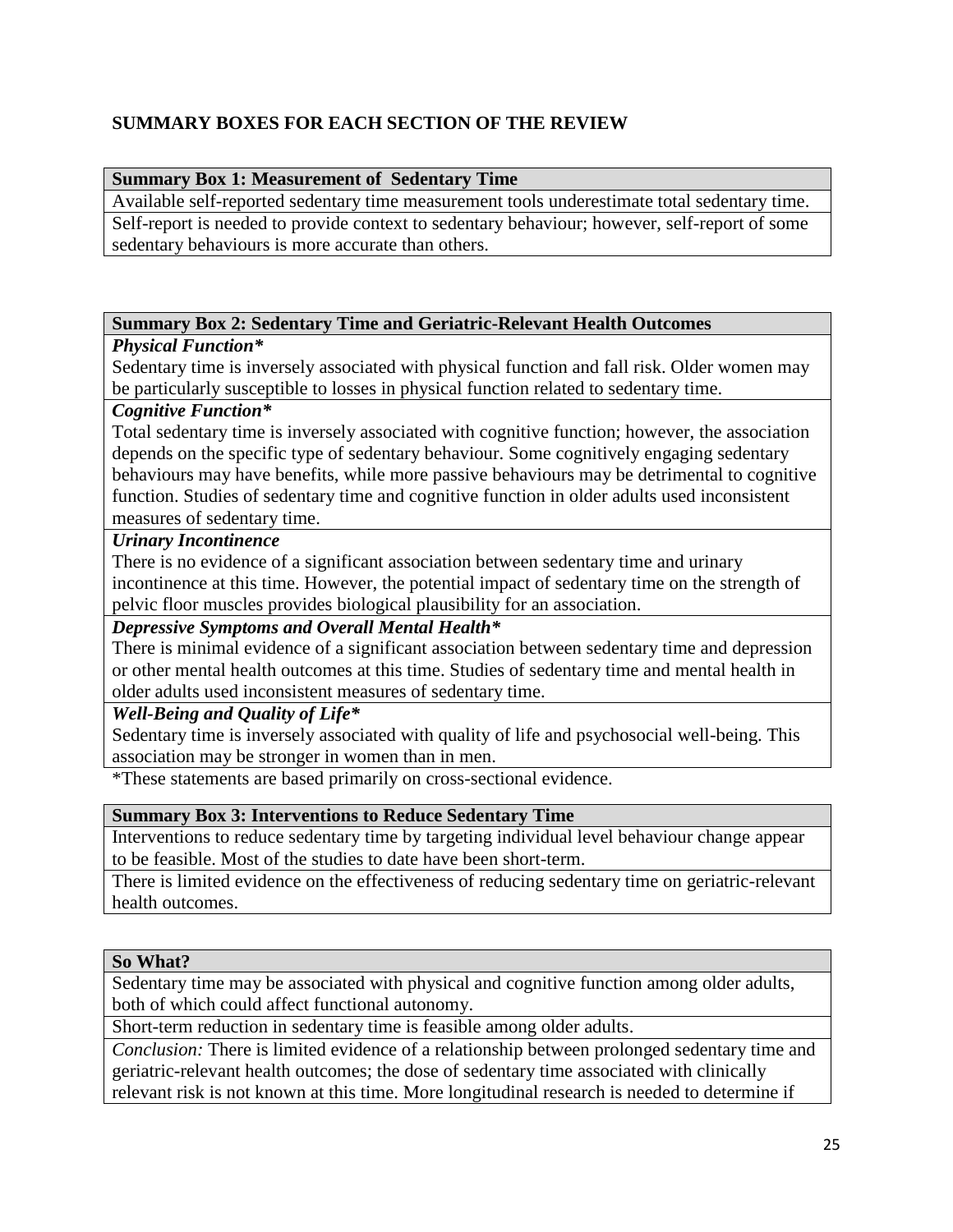sustained changes in sedentary behaviour among older adults are feasible, and if reducing sedentary time will positively impact mobility, quality of life, and healthy ageing.

# **REFERENCES**

 1. Sedentary Behaviour Research N. Letter to the editor: standardized use of the terms "sedentary" and "sedentary behaviours". Appl Physiol Nutr Metab. 2012;37(3):540-2. 2. Owen N, Healy GN, Matthews CE, Dunstan DW. Too much sitting: the population health science of sedentary behavior. Exerc Sport Sci Rev. 2010;38(3):105-13. 3. Harvey JA, Chastin SF, Skelton DA. Prevalence of sedentary behavior in older adults: a systematic review. Int J Environ Res Public Health. 2013;10(12):6645-61. 4. Copeland JL, Clarke J, Dogra S. Objectively measured and self-reported sedentary time in older Canadians. Prev Med Rep. 2015;2:90-5. 5. Harvey JA, Chastin SF, Skelton DA. How Sedentary are Older People? A Systematic Review of the Amount of Sedentary Behavior. J Aging Phys Act. 2015;23(3):471-87. 6. Colley RC, Garriguet D, Janssen I, Craig CL, Clarke J, Tremblay MS. Physical activity of Canadian adults: Accelerometer results from the 2007 to 2009 Canadian Health Measures Survey. Health Rep. 2011;22(1). 7. Matthews CE, George SM, Moore SC, Bowles HR, Blair A, Park Y, et al. Amount of time spent in sedentary behaviors and cause-specific mortality in US adults. Am J Clin Nutr. 2012;95(2):437-45. 8. Chastin SF, Buck C, Freiberger E, Murphy M, Brug J, Cardon G, et al. Systematic literature review of determinants of sedentary behaviour in older adults: A DEDIPAC study. Int J Behav Nutr Phys Act. 2015;12(133). 9. Dogra S, Ashe M, Biddle S, Brown W, Buman M, Chastin S, Gardiner P, Inoue S, Jeffries B, Oka K, Owen N, Sardinha L, Skelton D, Sugiyama T, Copeland, J.L. . Sedentary time in older men and women: a consensus statement on measurement, health, interventions, and research priorities. Br J Sports Med. 2017. 10. de Rezende LF, Rey-Lopez JP, Matsudo VK, do Carmo Luiz O. Sedentary behavior and health outcomes among older adults: a systematic review. BMC Public Health. 2014;14:333. 11. Keadle SK, Arem H, Moore SC, Sampson JN, Matthews CE. Impact of changes in television viewing time and physical activity on longevity: a prospective cohort study. Int J Behav Nutr Phys Act. 2015;12(1):156. 12. Flacker JM. What is a geriatric syndrome anyway? J Am Geriatr Soc. 2003;51(4):574-6. 13. Inouye SK, Studenski S, Tinetti ME, Kuchel GA. Geriatric syndromes: Clinical, research, and policy implications of a core geriatric concept. J Am Geriatr Soc. 2007;55(5):780-91. 14. Koroukian SM, Schiltz N, Warner DF, Sun JY, Bakaki PM, Smyth KA, et al. Combinations of Chronic Conditions, Functional Limitations, and Geriatric Syndromes that Predict Health Outcomes. J Gen Intern Med. 2016;31(6):630-7. 15. Rockwood K, Mitnitski A. Frailty in relation to the accumulation of deficits. J Gerontol Ser A-Biol Sci Med Sci. 2007;62(7):722-7.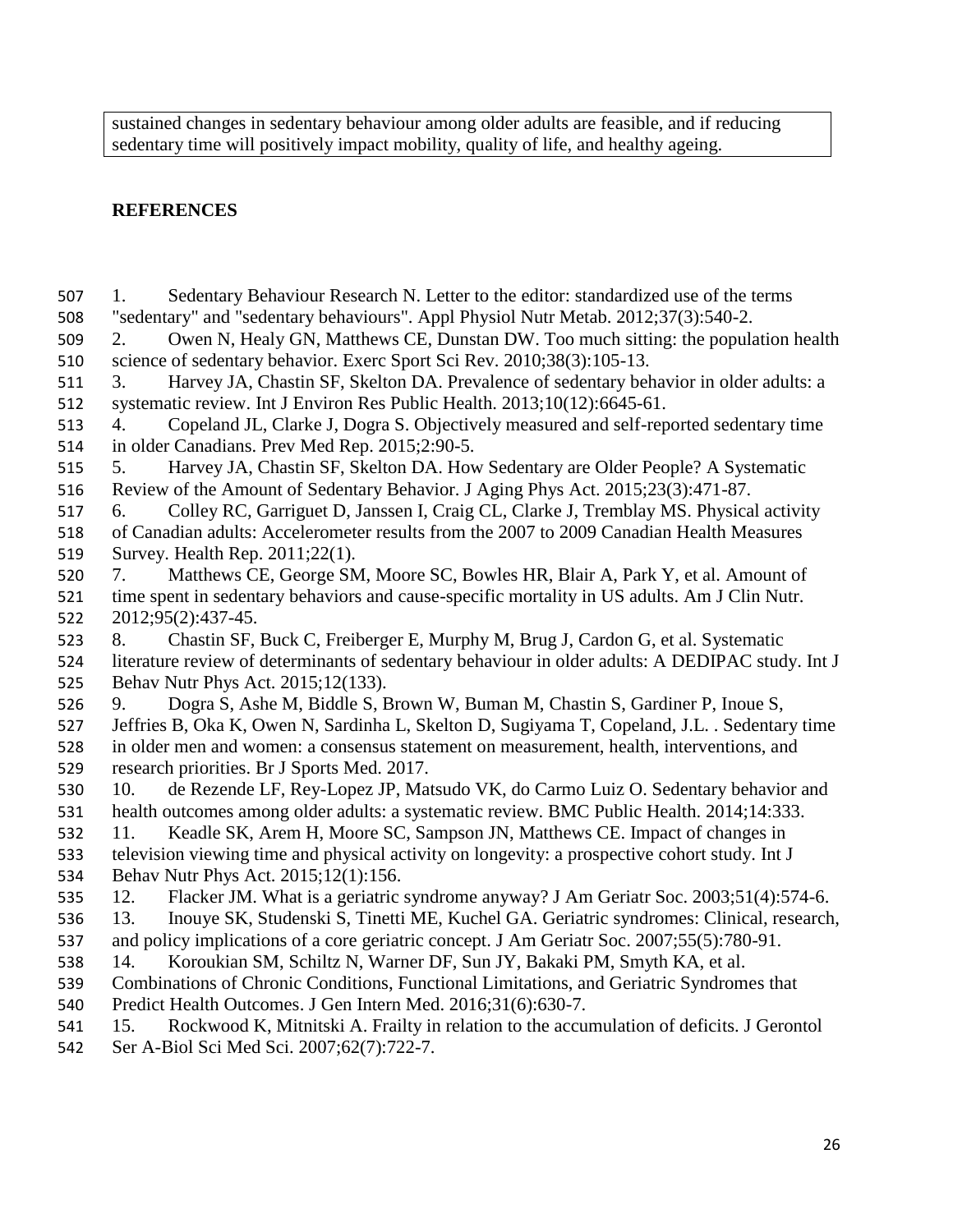16. Bowling CB, Booth JN, Safford M, Whitson HE, Ritchie C, Wadley VG, et al. Nondisease-Specific Problems and All-Cause Mortality in the REasons for Geographic and Racial Differences in Stroke (REGARDS) Study. J Am Geriatr Soc. 2013;61(5):739-46. 17. Harvey JA, Chastin SFM, Skelton DA. Prevalence of sedentary behavior in older adults: a systematic review. Int J Environ Res Public Health. 2013;10. 18. United Nations DoEaSA, Population Division. World Population Ageing 2015. 2015. 19. Espana-Romero V, Golubic R, Martin KR, Hardy R, Ekelund U, Kuh D, et al. Comparison of the EPIC Physical Activity Questionnaire with combined heart rate and movement sensing in a nationally representative sample of older British adults. PLoS ONE. 2014;9(2):e87085. 20. Van Cauwenberg J, Van Holle V, De Bourdeaudhuij I, Owen N, Deforche B. Older adults' reporting of specific sedentary behaviors: validity and reliability. BMC Public Health. 2014;14:734. 21. Jefferis BJ, Sartini C, Ash S, Lennon LT, Wannamethee SG, Whincup PH. Validity of questionnaire-based assessment of sedentary behaviour and physical activity in a population- based cohort of older men; comparisons with objectively measured physical activity data. Int J Behav Nutr Phys Act. 2016;13:14. 22. Visser M, Koster A. Development of a questionnaire to assess sedentary time in older persons--a comparative study using accelerometry. BMC Geriatr. 2013;13:80. 23. Aguilar-Farias N, Brown WJ, Olds TS, Geeske Peeters GM. Validity of self-report methods for measuring sedentary behaviour in older adults. J Sci Med Sport. 2015;18(6):662-6. 24. Clark BK, Lynch BM, Winkler EA, Gardiner PA, Healy GN, Dunstan DW, et al. Validity of a multi-context sitting questionnaire across demographically diverse population groups: AusDiab3. Int J Behav Nutr Phys Act. 2015;12:148. 25. Gardiner PA, Clark BK, Healy GN, Eakin EG, Winkler EA, Owen N. Measuring older adults' sedentary time: reliability, validity, and responsiveness. Med Sci Sports Exerc. 2011;43(11):2127-33. 26. Gennuso KP, Matthews CE, Colbert LH. Reliability and Validity of 2 Self-Report Measures to Assess Sedentary Behavior in Older Adults. J Phys Act Health. 2015;12(5):727-32. 27. de Carvalho Bastone A, de Souza Moreira B, Alvarenga Vieira R, Noce Kirkwood R, Domingues Dias JM, Corrêa Dias R. Validation of the Human Activity Profile Questionnaire as a measure of physical activity levels in older community-dwelling women. J Aging Phys Act. 2008;22(3):348-56 9p. 28. Sardinha LB, Santos DA, Silva AM, Baptista F, Owen N. Breaking-up sedentary time is associated with physical function in older adults. J Gerontol A Biol Sci Med Sci. 2015;70(1):119-24. 29. Ortlieb S, Dias A, Gorzelniak L, Nowak D, Karrasch S, Peters A, et al. Exploring patterns of accelerometry-assessed physical activity in elderly people. Int J Behav Nutr Phys Act. 2014;11(1):28. 30. Martinho KO, Dantas EH, Longo GZ, Ribeiro AQ, Pereira ET, Franco FS, et al. Comparison of functional autonomy with associated sociodemographic factors, lifestyle, chronic diseases (CD) and neuropsychiatric factors in elderly patients with or without the metabolic syndrome (MS). Arch Gerontol Geriatr. 2013;57(2):151-5. 31. Santos DA, Silva AM, Baptista F, Santos R, Vale S, Mota J, et al. Sedentary behavior and physical activity are independently related to functional fitness in older adults. Exp Gerontol.

2012;47(12):908-12.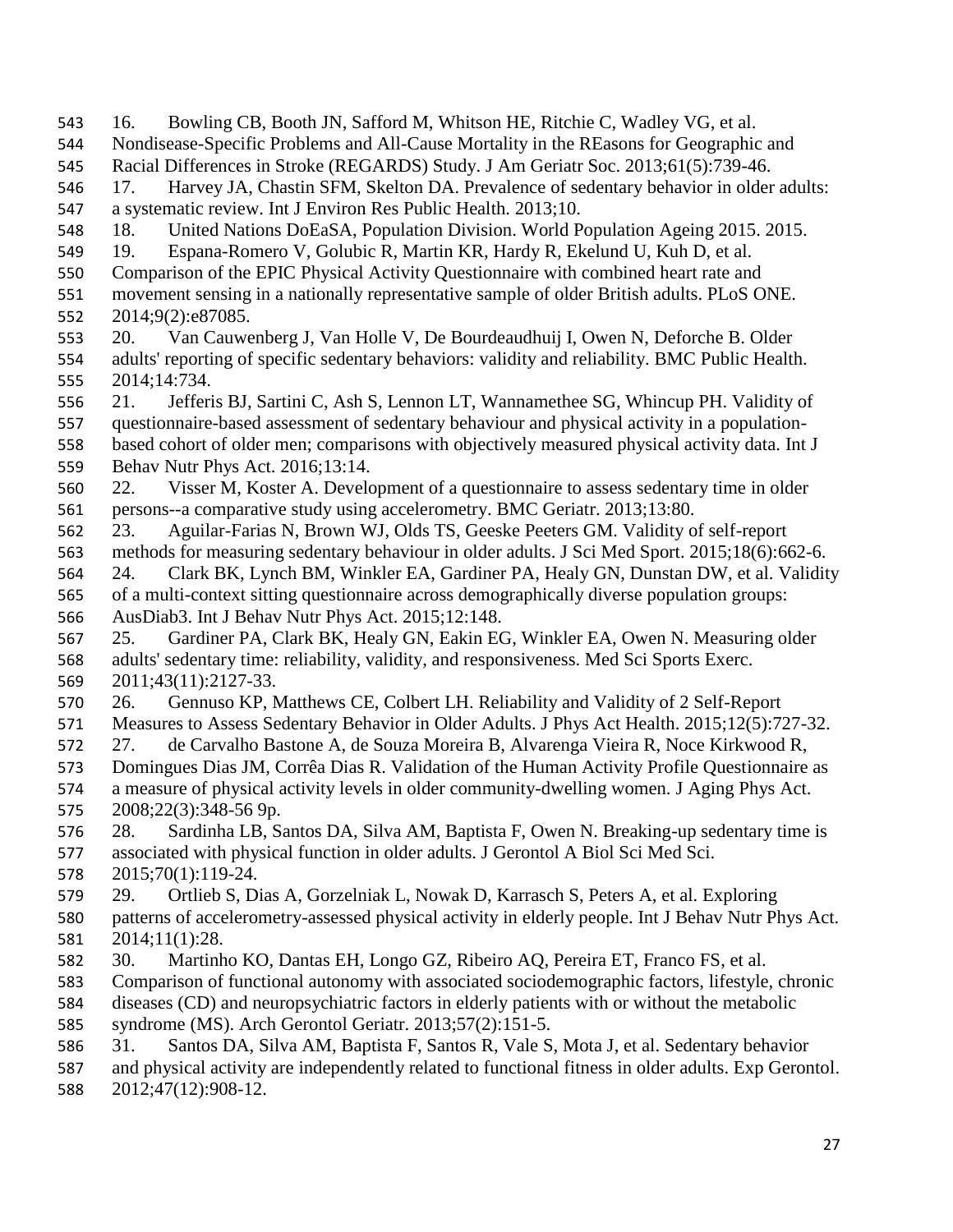- 32. Davis MG, Fox KR, Stathi A, Trayers T, Thompson JL, Cooper AR. Objectively measured sedentary time and its association with physical function in older adults. J Aging Phys
- Act. 2014;22(4):474-81.
- 33. Rosenberg DE, Bellettiere J, Gardiner PA, Villarreal VN, Crist K, Kerr J. Independent
- Associations Between Sedentary Behaviors and Mental, Cognitive, Physical, and Functional
- Health Among Older Adults in Retirement Communities. J Gerontol A Biol Sci Med Sci. 2016;71(1):78-83.
- 34. Bann D, Hire D, Manini T, Cooper R, Botoseneanu A, McDermott MM, et al. Light
- Intensity physical activity and sedentary behavior in relation to body mass index and grip
- strength in older adults: cross-sectional findings from the Lifestyle Interventions and
- Independence for Elders (LIFE) study. PLoS ONE. 2015;10(2):e0116058.
- 35. Chastin SF, Ferriolli E, Stephens NA, Fearon KC, Greig C. Relationship between sedentary behaviour, physical activity, muscle quality and body composition in healthy older adults. Age Ageing. 2012;41(1):111-4.
- 36. Gianoudis J, Bailey CA, Daly RM. Associations between sedentary behaviour and body composition, muscle function and sarcopenia in community-dwelling older adults. Osteoporos Int. 2015;26(2):571-9.
- 37. Ikezoe T, Asakawa Y, Shima H, Kishibuchi K, Ichihashi N. Daytime physical activity patterns and physical fitness in institutionalized elderly women: an exploratory study. Arch Gerontol Geriatr. 2013;57(2):221-5.
- 38. Cooper AJ, Simmons RK, Kuh D, Brage S, Cooper R, scientific N, et al. Physical activity, sedentary time and physical capability in early old age: British birth cohort study. PLoS ONE. 2015;10(5):e0126465.
- 39. Dunlop DD, Song J, Arnston EK, Semanik PA, Lee J, Chang RW, et al. Sedentary time
- in US older adults associated with disability in activities of daily living independent of physical activity. J Phys Act Health. 2015;12(1):93-101.
- 40. Gennuso KP, Gangnon RE, Matthews CE, Thraen-Borowski KM, Colbert LH. Sedentary behavior, physical activity, and markers of health in older adults. Med Sci Sports Exerc. 2013;45(8):1493-500.
- 41. d'Orsi E, Xavier AJ, Ramos LR. Work, social support and leisure protect the elderly from functional loss: EPIDOSO study. Rev Saude Publica. 2011;45(4):685-92.
- 42. Marques EA, Baptista F, Santos DA, Silva AM, Mota J, Sardinha LB. Risk for losing
- physical independence in older adults: the role of sedentary time, light, and moderate to vigorous physical activity. Maturitas. 2014;79(1):91-5.
- 43. Chen T, Narazaki K, Haeuchi Y, Chen S, Honda T, Kumagai S. Associations of
- Sedentary Time and Breaks in Sedentary Time With Disability in Instrumental Activities of
- Daily Living in Community-Dwelling Older Adults. J Phys Act Health. 2016;13(3):303-9.
- 44. Cawthon PM, Blackwell TL, Cauley JA, Ensrud KE, Dam T-T, Harrison SL, et al.
- Objective Assessment of Activity, Energy Expenditure, and Functional Limitations in Older
- Men: The Osteoporotic Fractures in Men Study. The Journals of Gerontology Series A:
- Biological Sciences and Medical Sciences. 2013;68(12):1518-24.
- 45. Gomes Gde C, Teixeira-Salmela LF, Fonseca BE, Freitas FA, Fonseca ML, Pacheco BD,
- et al. Age and education influence the performance of elderly women on the dual-task Timed Up
- and Go test. Arq Neuropsiquiatr. 2015;73(3):187-93.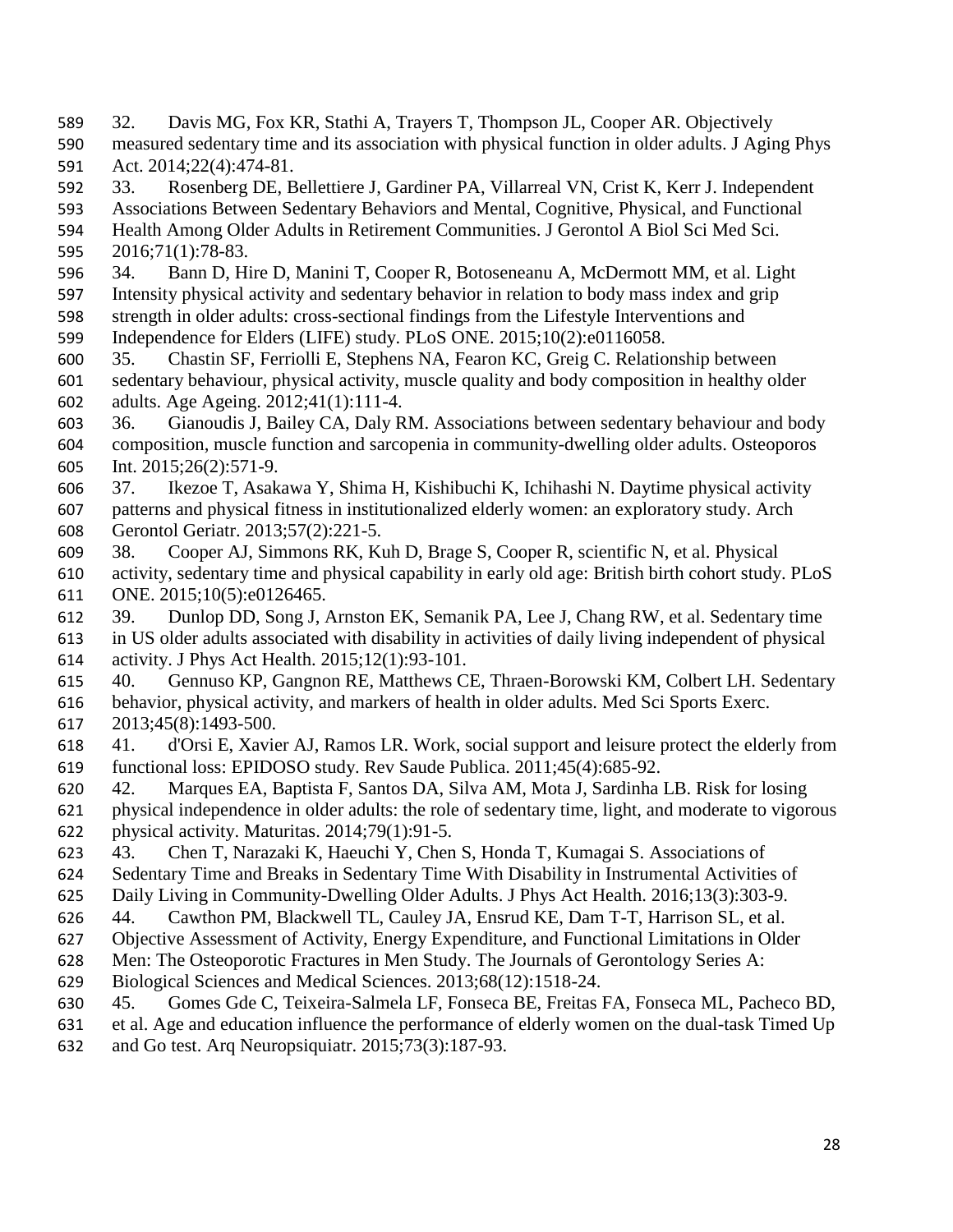- 46. Jefferis BJ, Merom D, Sartini C, Wannamethee SG, Ash S, Lennon LT, et al. Physical activity and falls in older men: the critical role of mobility limitations. Med Sci Sports Exerc. 2015;47(10):2119-28.
- 47. Mitchell RJ, Lord SR, Harvey LA, Close JC. Obesity and falls in older people: mediating effects of disease, sedentary behavior, mood, pain and medication use. Arch Gerontol Geriatr. 2015;60(1):52-8.
- 48. Prince M, Bryce R, Albanese E, Wimo A, Ribeiro W, Ferri CP. The global prevalence of
- dementia: a systematic review and metaanalysis. Alzheimer's & dementia : the journal of the
- Alzheimer's Association. 2013;9(1):63-75.e2.
- 49. Sofi F, Valecchi D, Bacci D, Abbate R, Gensini GF, Casini A, et al. Physical activity and risk of cognitive decline: a meta‐analysis of prospective studies. J Intern Med. 2011;269(1):107- 17.
- 50. Wang H-X, Jin Y, Hendrie HC, Liang C, Yang L, Cheng Y, et al. Late life leisure
- activities and risk of cognitive decline. J Gerontol A Biol Sci Med Sci. 2013;68(2):205-13.
- 51. Verghese J, Lipton RB, Katz MJ, Hall CB, Derby CA, Kuslansky G, et al. Leisure
- activities and the risk of dementia in the elderly. N Engl J Med. 2003;348(25):2508-16.
- 52. Lee S, Yuki A, Nishita Y, Tange C, Kim H, Kozakai R, et al. Relationship between light- intensity physical activity and cognitive function in a community-dwelling elderly population-An 8-year longitudinal study. J Am Geriatr Soc. 2013;61(3):452-3.
- 53. Kesse-Guyo E, Charreire H, Andreeva VA, Touvier M, Hercberg S, Galan P, et al. Cross-
- sectional and longitudinal associations of different sedentary behaviors with cognitive performance in older adults. PLoS ONE. 2012;7(10):e47831.
- 54. Blasko I, Jungwirth S, Kemmler G, Weissgram S, Tragl KH, Fischer P. Leisure time
- activities and cognitive functioning in middle European population-based study. Eur Geriatr Med. 2014;5(3):200-7.
- 55. Arnardottir NY, Koster A, Domelen DR, Brychta RJ, Caserotti P, Eiriksdottir G, et al.
- Association of change in brain structure to objectively measured physical activity and sedentary behavior in older adults: Age, Gene/Environment Susceptibility-Reykjavik Study. Behav Brain Res. 2016;296:118-24.
- 56. Kaup AR, Nettiksimmons J, Harris TB, Sink KM, Satterfield S, Metti AL, et al.
- Cognitive resilience to apolipoprotein E epsilon4: contributing factors in black and white older adults. JAMA Neurol. 2015;72(3):340-8.
- 57. Zhao X, Yuan L, Feng L, Xi Y, Yu H, Ma W, et al. Association of dietary intake and
- lifestyle pattern with mild cognitive impairment in the elderly. J Nutr Health Aging. 2015;19(2):164-8.
- 58. Heisz JJ, Vandermorris S, Wu J, McIntosh AR, Ryan JD. Age differences in the
- association of physical activity, sociocognitive engagement, and TV viewing on face memory. Health Psychol. 2015;34(1):83-8.
- 59. Hamer M, Stamatakis E. Prospective study of sedentary behavior, risk of depression, and cognitive impairment. Med Sci Sports Exerc. 2014;46(4):718-23.
- 60. Nadel JL, Ulate D. Incidence and risk factors for cognitive impairment in rural elderly populations in Costa Rica. Rev Biol Trop. 2014;62(3):869-76.
- 61. Vance DE, Wadley VG, Ball KK, Roenker DL, Rizzo M. The effects of physical activity
- and sedentary behavior on cognitive health in older adults. J Aging Phys Act. 2005;13(3):294- 313.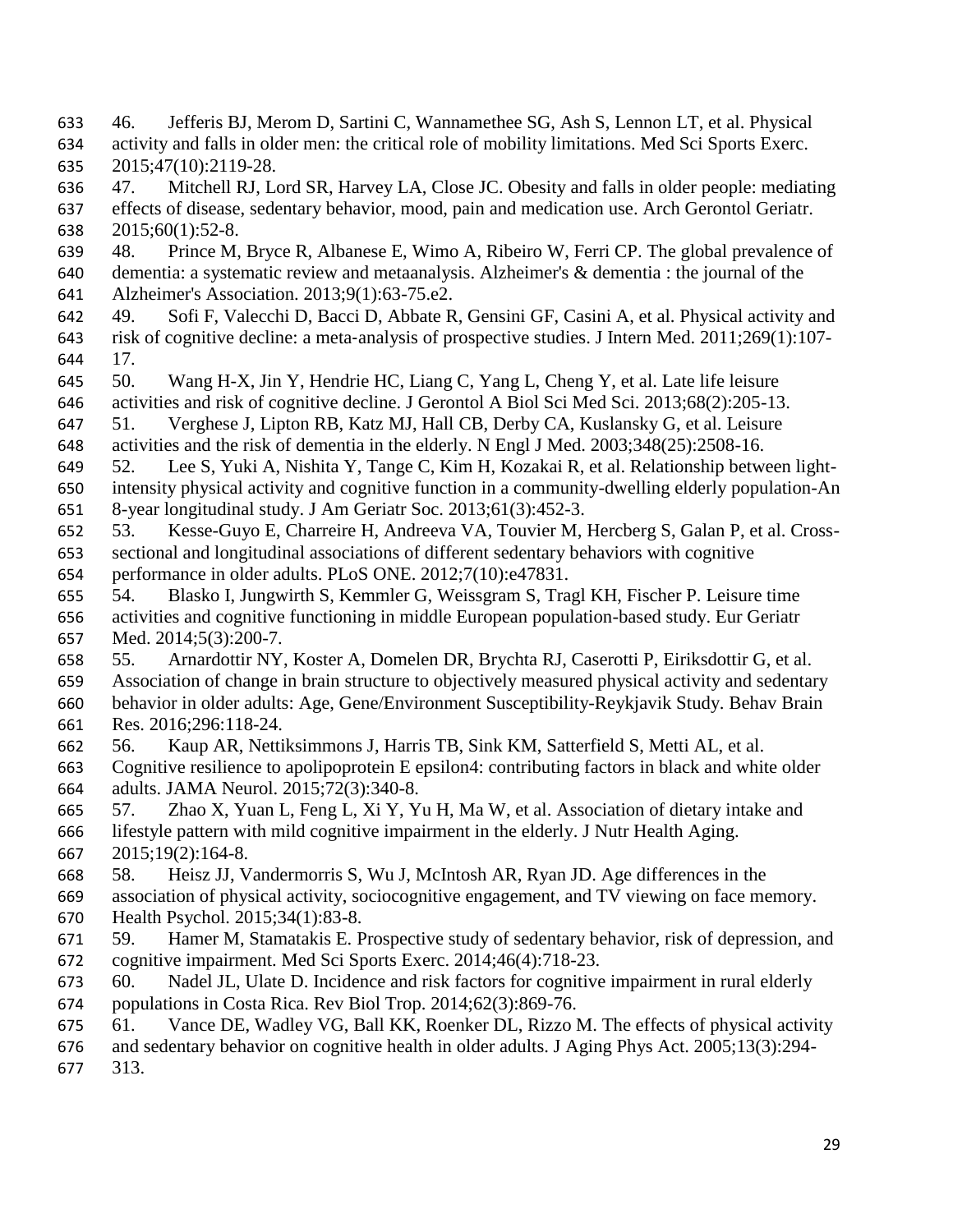- 62. Steinberg SI, Sammel MD, Harel BT, Schembri A, Policastro C, Bogner HR, et al.
- Exercise, sedentary pastimes, and cognitive performance in healthy older adults. Am J Alzheimers Dis Other Demen. 2015;30(3):290-8.
- 63. Da Ronch C, Canuto A, Volkert J, Massarenti S, Weber K, Dehoust M, et al. Association
- of television viewing with mental health and mild cognitive impairment in the elderly in three
- European countries, data from the MentDis\_ICF65+ project. Ment Health Phys Act. 2015;8:8- 14.
- 64. Hayes SM, Alosco ML, Hayes JP, Cadden M, Peterson KM, Allsup K, et al. Physical Activity Is Positively Associated with Episodic Memory in Aging. J Int Neuropsychol Soc. 2015;21(10):780-90.
- 65. Burzynska AZ, Wong CN, Voss MW, Cooke GE, Gothe NP, Fanning J, et al. Physical activity is linked to greater moment-to-moment variability in spontaneous brain activity in older adults. PLoS ONE. 2015;10(8):e0134819.
- 66. Burzynska AZ, Chaddock-Heyman L, Voss MW, Wong CN, Gothe NP, Olson EA, et al.
- Physical activity and cardiorespiratory fitness are beneficial for white matter in low-fit older adults. PLoS ONE. 2014;9(9):e107413.
- 67. Landry GJ, Liu-Ambrose T. Buying time: a rationale for examining the use of circadian
- rhythm and sleep interventions to delay progression of mild cognitive impairment to Alzheimer's disease. Front Aging Neurosci. 2014;6:325.
- 68. Moreno-Vecino B, Arija-Blazquez A, Pedrero-Chamizo R, Alcazar J, Gomez-Cabello A,
- Perez-Lopez FR, et al. Associations between obesity, physical fitness, and urinary incontinence
- in non-institutionalized postmenopausal women: The elderly EXERNET multi-center study. Maturitas. 2015;82(2):208-14.
- 69. Kikuchi H, Inoue S, Sugiyama T, Owen N, Oka K, Nakaya T, et al. Distinct associations of different sedentary behaviors with health-related attributes among older adults. Prev Med. 2014;67:335-9.
- 70. Gautam R, Saito T, Kai I. Leisure and religious activity participation and mental health: gender analysis of older adults in Nepal. BMC Public Health. 2007;7:299.
- 71. Wassink-Vossen S, Noorthoorn EO, Collard RM, Comijs HC, Oude Voshaar RC, Naarding P. Value of Physical Activity and Sedentary Behavior in Predicting Depression in
- Older Adults. J Am Geriatr Soc. 2016;64(3):647-9.
- 72. Balboa-Castillo T, Leon-Munoz LM, Graciani A, Rodriguez-Artalejo F, Guallar-
- Castillon P. Longitudinal association of physical activity and sedentary behavior during leisure
- time with health-related quality of life in community-dwelling older adults. Health Qual Life
- Outcomes. 2011;9:47.
- 73. Meneguci J, Sasaki JE, da Silva Santos A, Scatena LM, Damiao R. Socio-demographic,
- clinical and health behavior correlates of sitting time in older adults. BMC Public Health. 2015;15:65.
- 74. O'Neil C, Dogra S. Different Types of Sedentary Activities and Their Association With
- Perceived Health and Wellness Among Middle-Aged and Older Adults: A Cross-Sectional Analysis. Am J Health Promot. 2015.
- 75. Dogra S, Stathokostas L. Sedentary behavior and physical activity are independent
- predictors of successful aging in middle-aged and older adults. J Aging Res. 2012;2012:190654.
- 76. Withall J, Stathi A, Davis M, Coulson J, Thompson JL, Fox KR. Objective indicators of
- physical activity and sedentary time and associations with subjective well-being in adults aged
- 70 and over. Int J Environ Res Public Health. 2014;11(1):643-56.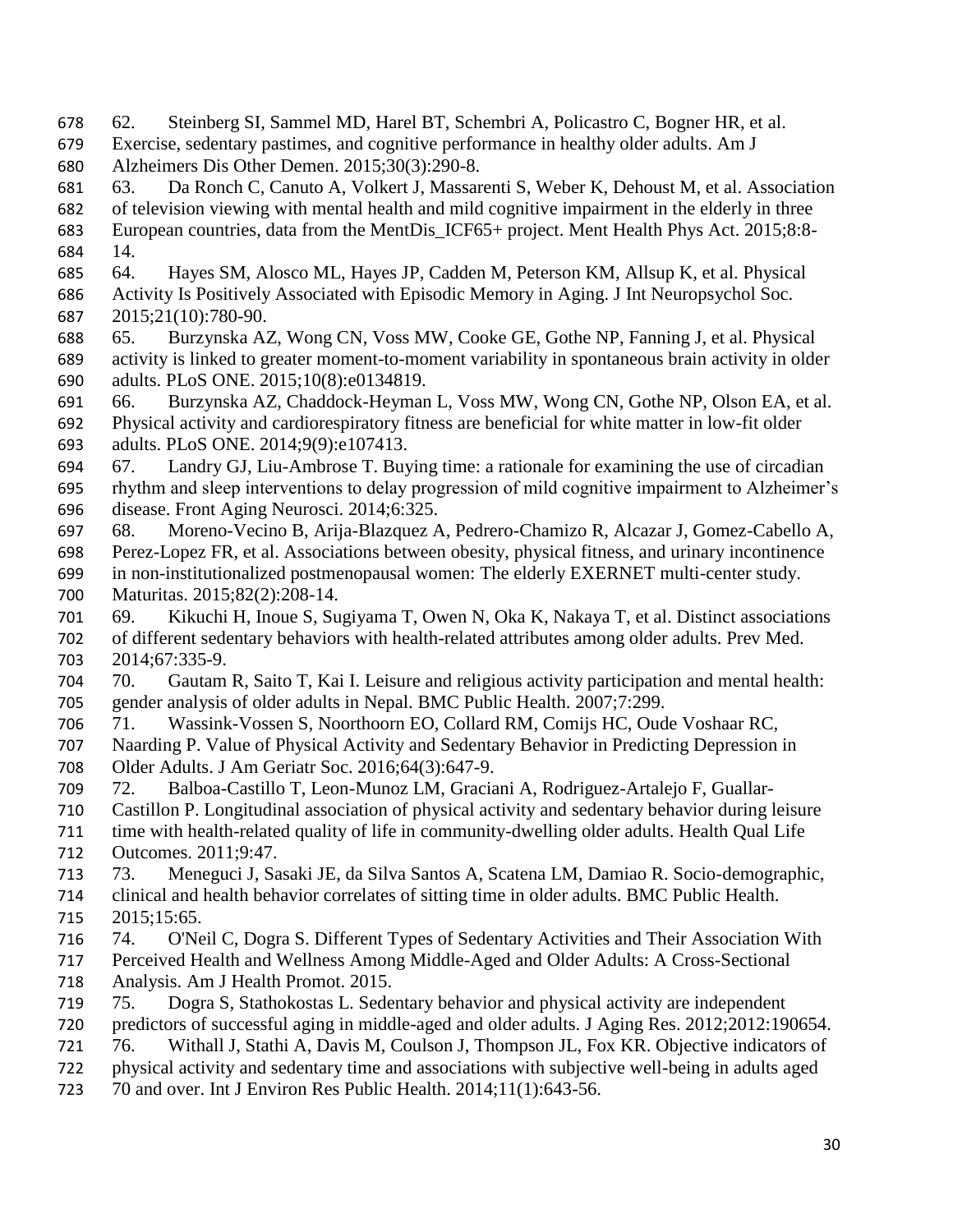77. Buman MP, Hekler EB, Haskell WL, Pruitt L, Conway TL, Cain KL, et al. Objective light-intensity physical activity associations with rated health in older adults. Am J Epidemiol. 2010;172(10):1155-65. 78. Vaz Fragoso CA, Gill TM. Sleep complaints in community-living older persons: a multifactorial geriatric syndrome. J Am Geriatr Soc. 2007;55(11):1853-66. 79. Madden KM, Ashe MC, Lockhart C, Chase JM. Sedentary behavior and sleep efficiency 730 in active community-dwelling older adults. Sleep Sci. 2014;7(2):82-8. 80. Vaz Fragoso CA, Miller ME, Fielding RA, King AC, Kritchevsky SB, McDermott MM, et al. Sleep-wake disturbances in sedentary community-dwelling elderly adults with functional limitations. J Am Geriatr Soc. 2014;62(6):1064-72. 81. Asaoka S, Fukuda K, Tsutsui Y, Yamazaki K. Does television viewing cause delayed and/or irregular sleep-wake patterns? Sleep Biol Rhythms. 2007;5(1):23-7. 82. Bankoski A, Harris TB, McClain JJ, Brychta RJ, Caserotti P, Chen KY, et al. Sedentary activity associated with metabolic syndrome independent of physical activity. Diabetes Care. 2011;34(2):497-503. 83. Manns P, Ezeugwu V, Armijo-Olivo S, Vallance J, Healy GN. Accelerometer-Derived Pattern of Sedentary and Physical Activity Time in Persons with Mobility Disability: National Health and Nutrition Examination Survey 2003 to 2006. J Am Geriatr Soc. 2015;63(7):1314-23. 84. Maher C, Olds T, Mire E, Katzmarzyk PT. Reconsidering the sedentary behaviour paradigm. PLoS ONE. 2014;9(1):e86403. 85. Page A, Peeters G, Merom D. Adjustment for physical activity in studies of sedentary behaviour. Emerging Themes in Epidemiology. 2015;12(1):10. 86. Pavey TG, Peeters GG, Brown WJ. Sitting-time and 9-year all-cause mortality in older women. Br J Sports Med. 2015;49(2):95-9. 87. Chastin SFM, Palarea-Albaladejo J, Dontje ML, Skelton DA. Combined Effects of Time Spent in Physical Activity, Sedentary Behaviors and Sleep on Obesity and Cardio-Metabolic Health Markers: A Novel Compositional Data Analysis Approach. PLoS ONE. 2015;10(10):e0139984. 88. Pedišić Z. Measurement issues and poor adjustments for physical activity and sleep undermine sedentary behaviour research—the focus should shift to the balance between sleep, sedentary behaviour, standing and activity. Kinesiology. 2014;46:11. 89. Fanning J, Porter G, Awick EA, Wojcicki TR, Gothe NP, Roberts SA, et al. Effects of a DVD-delivered exercise program on patterns of sedentary behavior in older adults: a randomized controlled trial. Prev Med Rep. 2016;3:238-43. 90. Sjogren P, Fisher R, Kallings L, Svenson U, Roos G, Hellenius ML. Stand up for health-- avoiding sedentary behaviour might lengthen your telomeres: secondary outcomes from a physical activity RCT in older people. Br J Sports Med. 2014;48(19):1407-9. 91. Burke L, Lee AH, Jancey J, Xiang L, Kerr DA, Howat PA, et al. Physical activity and nutrition behavioural outcomes of a home-based intervention program for seniors: a randomized controlled trial. Int J Behav Nutr Phys Act. 2013;10:14. 92. Barone Gibbs B, Brach JS, Byard T, Creasy S, Davis KK, McCoy S, et al. Reducing Sedentary Behavior Versus Increasing Moderate-to-Vigorous Intensity Physical Activity in Older Adults: A 12-Week Randomized, Clinical Trial. J Aging Health. 2016. 93. Lee RE, King AC. Discretionary time among older adults: how do physical activity promotion interventions affect sedentary and active behaviors? Ann Behav Med. 2003;25(2):112-9.